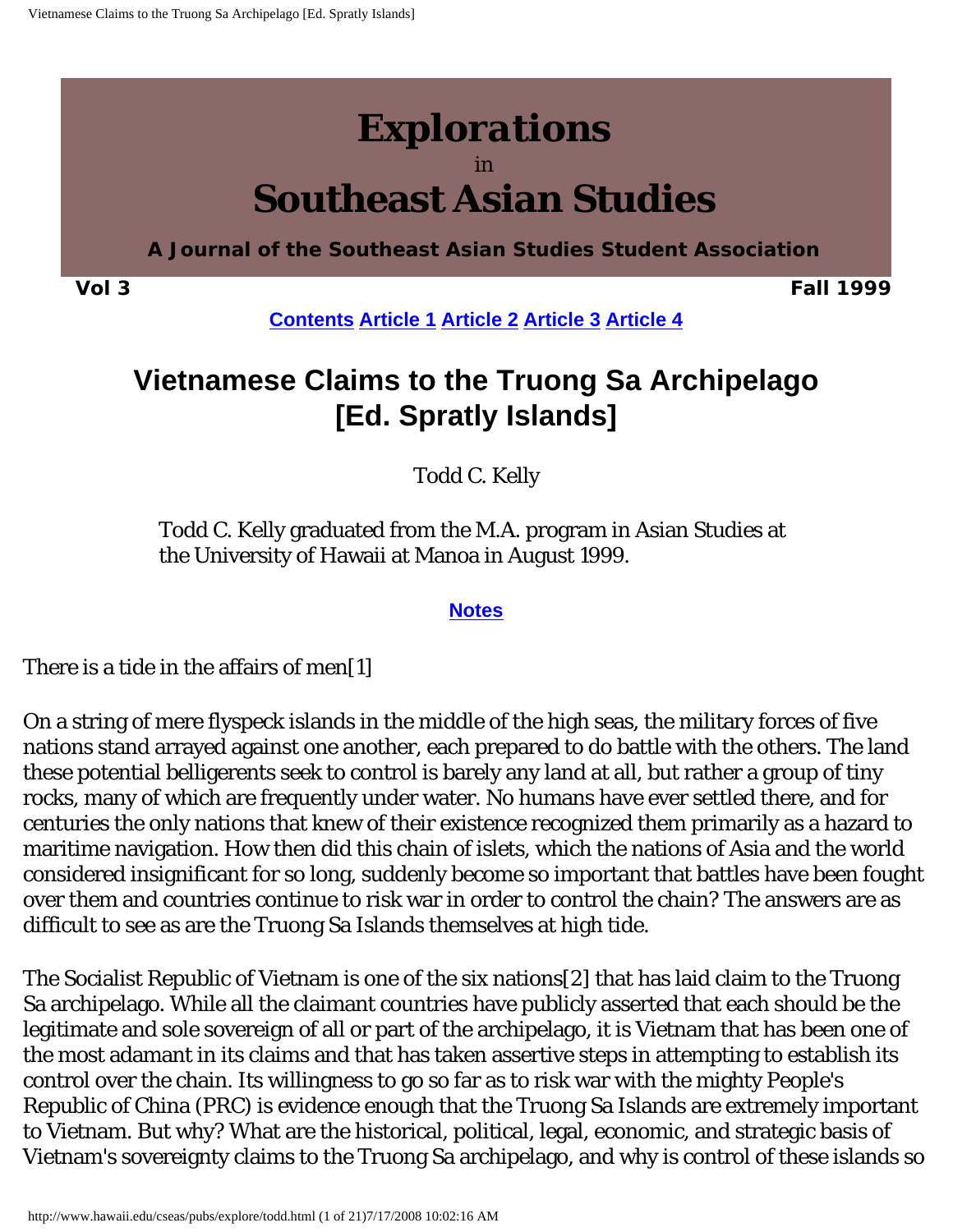#### important to Hanoi?

This paper presents the arguments Vietnam has put forth to substantiate its claims to the islands. It is not intended to validate those arguments but merely to examine the Vietnamese perspective on this issue. To that end, several primary sources--i.e., Vietnamese government documents--have been used for this study. Since these sources are official position papers or policy statements (White Papers) published by Hanoi, their objectivity may be questioned. Whenever possible, information drawn from these documents will be cross-referenced with non-Vietnamese academic works.

The majority of Vietnamese primary sources not only argue Hanoi's case for sovereignty over the Truong Sa but also attempt to refute the claims of other countries, particularly those of China. This repeated countering of Chinese arguments is clearly a result of Beijing's and Taiwan's actions regarding the archipelago, especially in the latter half of this century; but these rebuttals are also indicative of a larger adversarial issue: the historical relationship between Vietnam and China.

#### **The Context of the Dispute**

The pasts of the Vietnamese and Chinese peoples have been intertwined since their histories began. Indeed, the prevalent theory about Vietnamese origins is that the original inhabitants of northern Vietnam were descendants of the Yueh migration from southern China. Despite these common beginnings, independent civilizations developed during the Vietnamese pre-historical period, known as Dong-song.

That independent relationship would eventually change, however, at least for Vietnam (known as Van Lang until after 258 B.C.). Since the first Chinese conquest of the Vietnamese kingdom by Trieu Da in 208 B.C.E., there have been at least four periods when China occupied and ruled the 'land of the southern barbarians,'[3] as well as countless other minor invasions and incursions into Vietnam. This historical relationship produced a rather schizophrenic result: generations of Chinese rule introduced technologies, traditions, and advances--such as a written language--that had long-lasting effects on Vietnamese civilization and served to foster closer ties between the two peoples. Yet an independent and nationalistic spirit survived among the people of Vietnam.

This Vietnamese identity, cognizant of its distinctiveness from the Chinese identity, fueled resentment of outside rule and manifested itself through recurring struggles against the perceived occupation of Vietnam's territories by foreign powers--especially China. When viewed through the context of this historical dynamic, the dispute over the Truong Sa Islands appears as a microcosm of the age-old conflict between these two neighbors. To see how this is so, it is important to examine the islands themselves and their role throughout history.

#### **The Truong Sa Islands**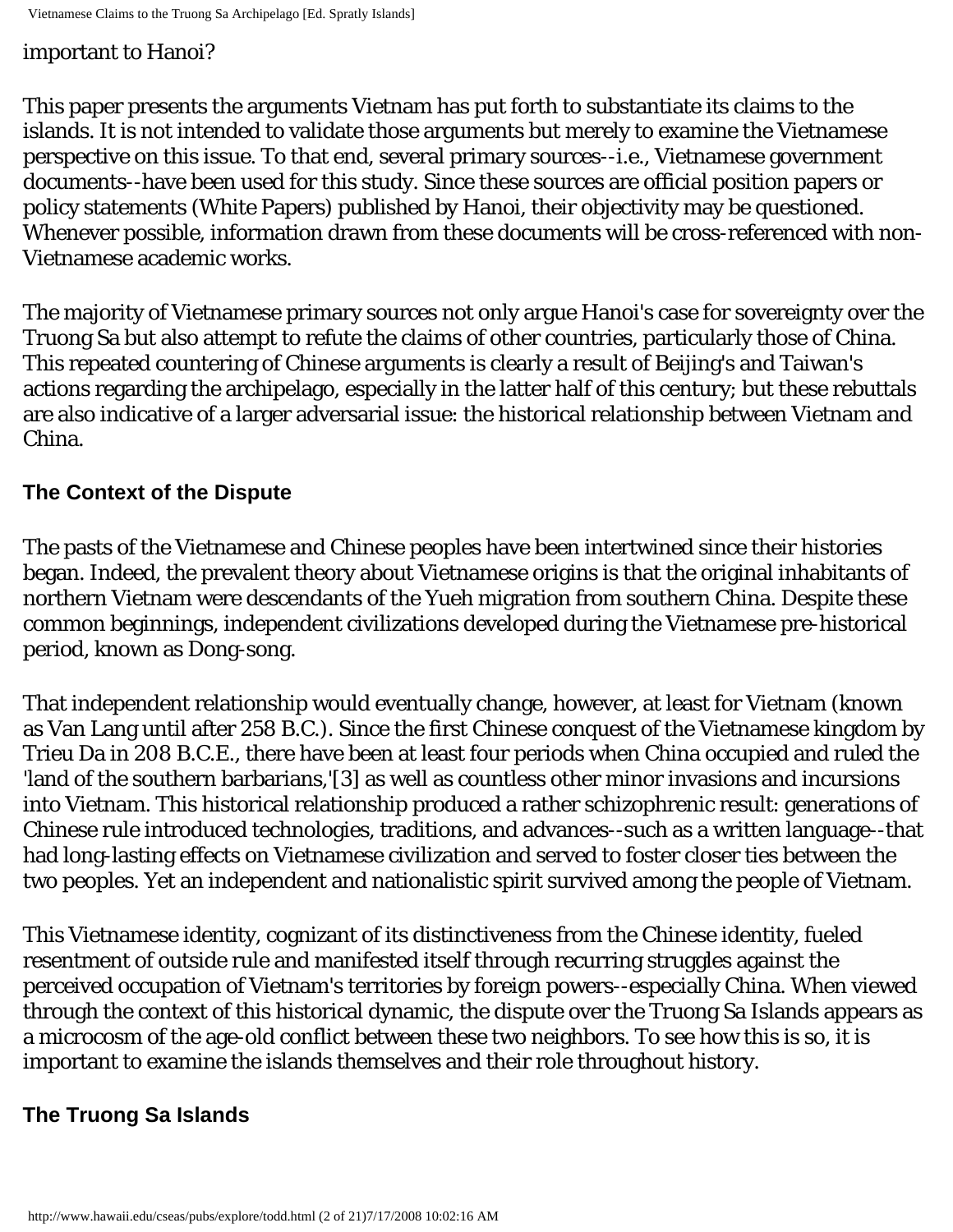Vietnamese Claims to the Truong Sa Archipelago [Ed. Spratly Islands]

The countries disputing the Truong Sa archipelago can rarely find agreement on any issue relating to the island chain, and this includes what to call the disputed islets. Therefore, a brief discussion of the naming convention to be used in this analysis is in order. Throughout this study, the Vietnamese names for the archipelago and its features will be used except where quotation material preclude such reference. Since Vietnam has yet to publish a complete list of names for all the features of the Truong Sa archipelago,[4] the English names will be used whenever there is no known Vietnamese equivalent.

Located in the East Sea (called the South China Sea outside of Vietnam), the Truong Sa archipelago is best known in the West as the Spratly Islands. The area is also frequently referred to as the "Dangerous Ground" because of its hazards to maritime navigation. To both the PRC and the ROC (Republic of China, Taiwan), the islands are known as the Nansha archipelago.

The islands claimed by the Philippines, which do not include the entire Truong Sa archipelago, are called the Kalaya'an Island Group by Manila.[5] While Malaysia maintains Malay names for the islands and features it occupies, Kuala Lumpur's claims also do not include the entire chain, and thus no attempt has been made to rename the whole archipelago. Similarly, Brunei asserts that it is entitled to sovereignty over only two reefs, not the entire chain.[6]

The Truong Sa archipelago incorporates some five actual islands, three cays, 26 reefs, 21 shoals, and ten banks. Only 25 - 35 of these islets are known to be above water at low tide.[7] The largest island in the chain is Dao Thai Binh (also known as Dao Ba Binh), with a total area of .46 square kilometers and a maximum elevation of about 15 feet[8] Truong Sa Island itself is a mere 500 meters long by 300 meters wide with an above sea level elevation of less than eight feet.[9]

Given the minuteness of the Truong Sa Islands, it is not surprising that the archipelago has never supported any indigenous or permanent human settlements apart from the military occupations that began this century. However, the archipelago has been used as a temporary encampment, primarily by fishers, for centuries. In fact, when French naval forces took possession of the Truong Sa Islands in 1933, Chinese fishermen were found on several of the islets in the chain.[10] If no Vietnamese people are native to these islands, then why does Vietnam claim that the archipelago is as dear "to Vietnamese hearts . . . as could be any other part of the fatherland"?[11] The answer lies in the historical relationship between Vietnam and the Truong Sa chain.

# **"From Time Immemorial"[12]**

While the Truong Sa Islands had been utilized for centuries by fishers from various countries, especially from Vietnam and China, the question remains as to which people first discovered the archipelago. Most agree that the Chinese were probably the first to find the islands,[13] although Vietnam contends that "not only the Chinese, but also the Vietnamese, the Malays, the Persians, the Arabs . . . made voyages to and from the waters of the . . . Truong Sa," and that any of these groups could have "discovered" the chain.[14] Vietnam has also declared that "even if it is true that the Chinese discovered these archipelagos," Hanoi will continue to refute China's claim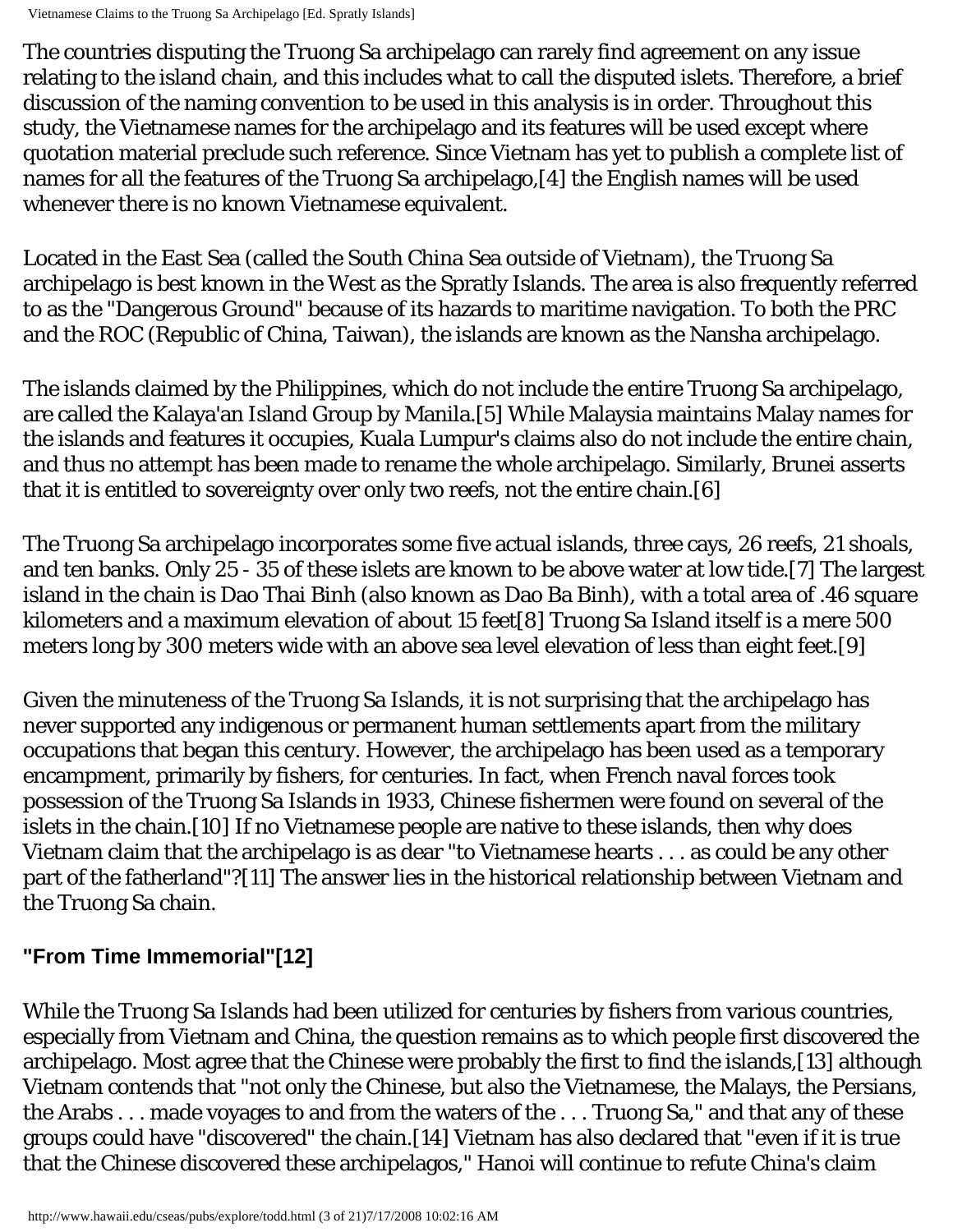Vietnamese Claims to the Truong Sa Archipelago [Ed. Spratly Islands]

because discovery alone does "not constitute a legal basis for the Chinese claim that they have been under Chinese jurisdiction."[15]

Regardless of which nation actually discovered the islands, Vietnam maintains that it alone exercised the earliest authority and control over the Truong Sa archipelago. Until the 17th century, no written documents existed to prove this assertion. The first mention of Vietnamese exercise of sovereignty over the island chain appears in an annotated atlas written between 1630 and 1653. Although a 17th century document, textual analysis--including "historical references and linguistic style"--indicates that this early contact with the islands actually began some 200 years earlier, under the reign of King Le Thanh Tong [1460 - 1497].[16] It was during this period that the Vietnamese began to "organize the exploitation" of both the Truong Sa and the Hoang Sa Archipelago farther to the north.[17] This exploitation consisted of harvesting "valuable seaproducts" and conducting salvaging operations to collect cargoes from vessels shipwrecked in the treacherous waters of the Truong Sa.[18] Because of these state-sponsored economic activities, the Le dynasty considered the archipelago to be part of Vietnamese territory.[19]

This de facto sovereignty over the Truong Sa chain is confirmed by European sources. Portuguese and Dutch maps drawn by navigators in the early 17th century identify the islands as Vietnamese.[20] It is important to note, however, that these early maps identify the islands as the Pracel or Parcel archipelago and locate them "in the middle of the East Sea, East [sic] of Vietnam, off the Vietnamese coastal islands."[21] According to Vietnam, the apparent error in positioning the islands was due to the relatively primitive scientific and navigational technology of the time. In addition, the Europeans grouped both the Truong Sa and Hoang Sa archipelagoes together into a single island chain called the Paracels.[22] This imprecision in differentiating the two archipelagoes is consistent with Vietnamese records from the period. Until the 19th century, both islands groups were known by the common name of Bai Cat Vong, also sometimes referred to simply as "Hoang Sa."[23] Regardless of the nomenclature differences, it was during the 17th century that the Truong Sa were placed under the administration of the Binh Son district within the Quang Nghia prefecture of Vietnam. Route Maps from the Capital to the Four Directions by Do Ba Cong Dao provides documentation of sovereignty over the Truong Sa archipelago, the first Vietnamese documentation of formal exercise of authority over the Truong Sa.[24]

Economic exploitation of Truong Sa resources continued through the reign of the Nguyen Lords and their successors, the Tay Son. Aside from harvesting the natural and man-made treasures from these islands, the Vietnamese state also conducted geographical and resource surveys in the archipelago. Descriptions of Bai Cat Vang islands, sea products such as turtles and conch shells, and references to foreign shipwrecks fare found in period documents and surveys, including Miscellaneous Records on the Pacification of the Frontiers written in 1776.[25]

State-sponsored occupation of the islands can also be traced to the reign of the Nguyen lords. Salvaging operations became formalized with the establishment of the Hoang Sa detachments or brigades, units comprised of 70 men from the village of An Vinh, the recruitment and organization of which were regulated by the Vietnamese government. These units sailed each March to the Bai Cat Vang island groups to retrieve shipwrecked goods and would normally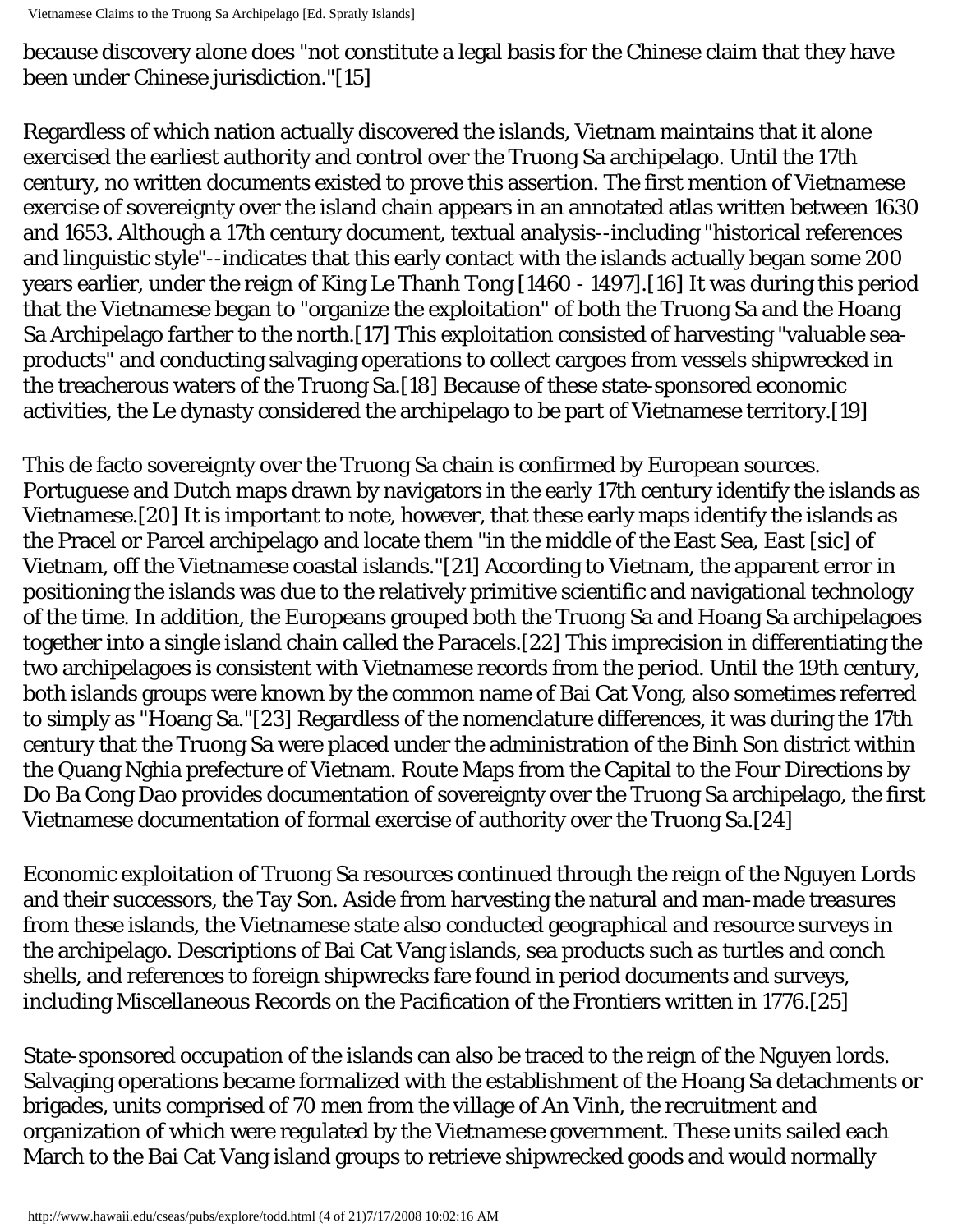Vietnamese Claims to the Truong Sa Archipelago [Ed. Spratly Islands]

remain in the archipelago for up to six months each year. Descriptions of these teams and their activities are found in documents dating from the 1600s, which chronicle such operations into the Nguyen Dynasty in the 19th century.[26] This annual occupation of the archipelagoes is the first documented instance of state-organized physical sovereignty over the Truong Sa.

During the reign of the Nguyen emperors, beginning in 1802, documentation was produced that distinguished the Truong Sa archipelago from the Hoang Sa Islands and identified both as Vietnamese possessions. In 1836, emperor Minh Mang received a report from his Ministry of Public Works that recommended a comprehensive survey of all the East Sea islands because of their "great strategic importance to our maritime borders."[27] The emperor concurred. As a result of these exploration missions, Phan Huy Chu published the "Detailed Map of the Dai Nam," circa 1838. The map "expressly mentioned the Spratlys, under the name Van Ly Truong Sa, as part of Vietnamese territory, although the archipelago was not located at its proper place because of the use of ancient geographic techniques."[28] It was also during these years that European ships frequented the East Sea. With regard to the Truong Sa chain, some European vessels "even made surveys and designated names, as if discovering them for the first time."[29] Nevertheless, the Nguyen dynasty continued to exercise jurisdiction over the Truong Sa Islands without protest from any country until the French protectorate was established over Vietnam in 1884.[30]

# **The French Colonial Era**

On 6 June 1884, France consolidated her occupation of Vietnam, which began in 1852, by forcing the Nguyen Dynasty to sign the Patenotre Treaty.[31] Under terms of that agreement, France was to represent Vietnam's interest in foreign affairs and was "bound to protect Vietnam's sovereignty and territorial integrity."[32] The French began to conduct patrol trips of the East Sea, especially in the area of the Hoang Sa and Truong Sa islands in order "to ensure security and committed customs ships to combating smuggling."[33] French forces exercised further sovereignty over the Truong Sa archipelago on behalf of Vietnam through a 1927 scientific survey of the islands, which was conducted by the crew of the SS De Lanessan. A second expedition to the islands was launched in 1930. During this mission of the ship La Malicieuse , "the French flag was hoisted on the highest point of an island called ile de la Tempete."[34] The mission witnessed the first recorded instance of a sovereignty marker placed on any Truong Sa features. It is interesting to note, however, that the French found Chinese fishermen already present on the island when they arrived but did not attempt to evict them.

In 1933, possibly with an eye toward an increasingly militaristic Japan, the government of France decided to formalize its jurisdiction over the Truong Sa Islands by taking physical possession of the archipelago. Three ships, including the De Lanessan from the original 1927 expedition, sailed to Truong Sa Island to officially establish sovereignty. H. Cucherousset documented the act:

The three vessels first of all visited Spratly and confirmed French possession by means of a document drawn up by the Captains, and placed in a bottle which was subsequently embedded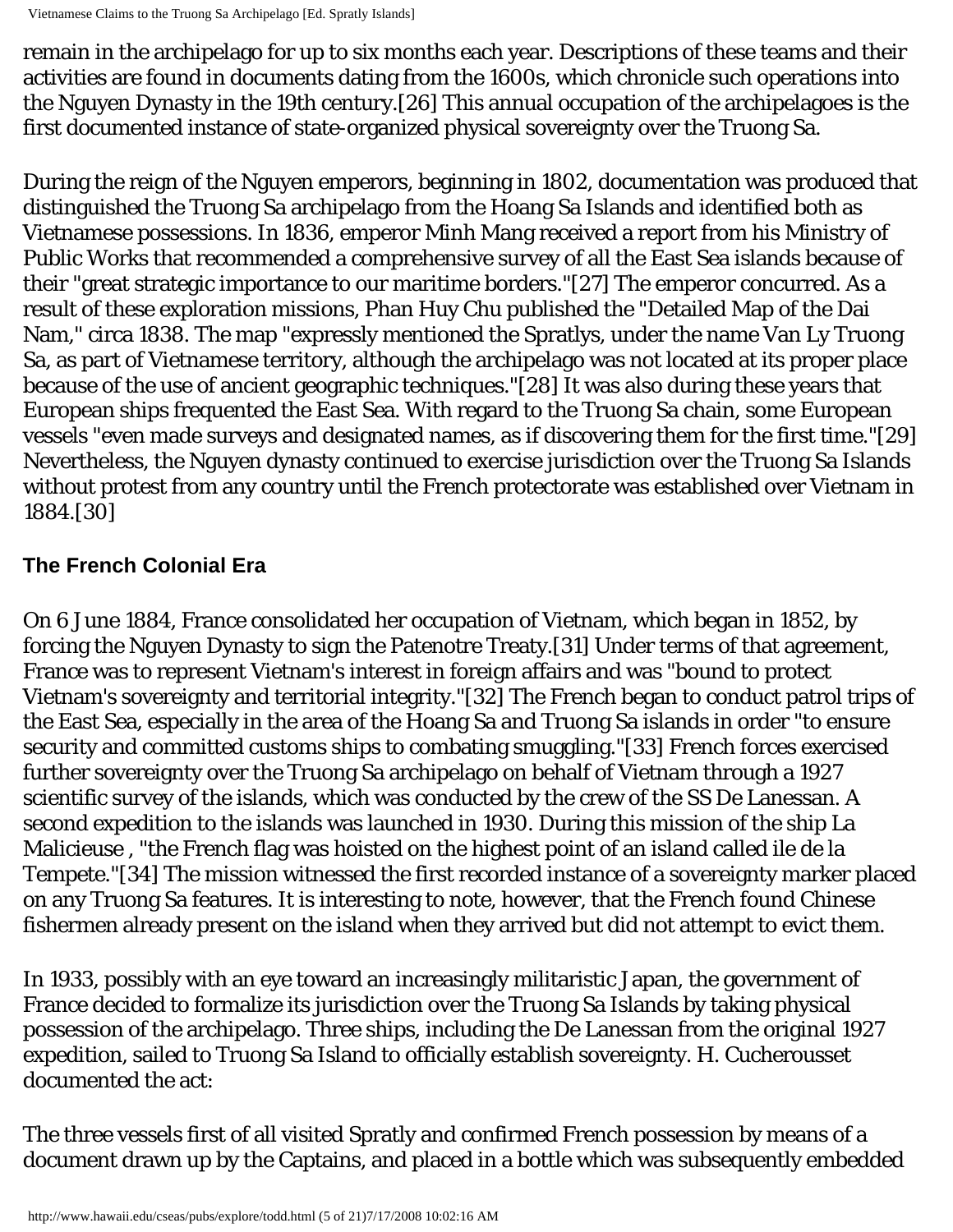Vietnamese Claims to the Truong Sa Archipelago [Ed. Spratly Islands]

in cement . . . . Then the Astrolabe sailed south west to a point 70 miles from Spratly and 200 miles from Borneo, and arrived at the caye (sandy island) of Amboine, at the northern extremity of the Bombay Castle Shallows. Possession was taken of the island in the manner related above . . . . The Alerte for its part visited the Thi-Thu reef, at about 20 miles north of the Loaita bank, and took possession of an island and of this atoll, still by means of the same ritual.[35]

In all, French forces took control of nine of the major islands in the archipelago--including Dao Ba Binh, the largest island in the group--during this expedition. On 26 July 1933 France published an official "Notice concerning the occupation of certain islands by French naval units." The notice listed the features possessed by France and stated that the islands would "henceforth come under French sovereignty."[36]

Today the Vietnamese government asserts that only Japan protested the 1933 French sovereignty claims, but evidence exists to support the Chinese position that their country had begun to contest France's jurisdiction a year before. In September 1932 China sent a memorandum to the French government contesting France's sovereignty over the Truong Sa. The argument was based on the Chinese interpretation of the 1887 Sino-French Convention, which delineated the boundary between Vietnam and China. According to the Convention, a straight red line was drawn along the 108 degrees 3 minutes 13 seconds East longitude line from the mainland coast and extending southward through the Bac Bo Gulf. "The Convention specifically states that islands located to the east of this line belong to China and islands lying west of it belong to Annam," but the terminus of the red line was left undefined.[37] In his book The Sino-Vietnamese Territorial Dispute, Pao-min Chang made this analysis of the red line ambiguity:

To terminate it at the Vietnamese coast would confine its applicability to the [Bac Bo] Gulf, or, in a more liberal sense, to the entire sea area off Vietnam . . . the second interpretation also allows one to apply the red line to all the islands in the seas off Vietnam.[38]

It was the more liberal interpretation of the accords that the Chinese adopted and which gave rise to their claim of sovereignty over the Truong Sa. Following China's protest, France briefly engaged in diplomacy over the issue with Peking, but the effort did not produce a solution. Seven months later, the 1933 French expedition to the Truong Sa Archipelago was launched amid continued Chinese protests.[39]

Japan also disputed the 1933 French announcement, citing historical evidence of phosphate mining in the Truong Sa by private Japanese citizens.[40] The French authorities not only rejected Tokyo's protest but went one step further by annexing the major islands in the archipelago to Ba Ria Province on 21 December 1933. Continued scientific surveys of the archipelago and the construction of a meteorological station on Dao Thai Binh Island furthered French colonial control of the Truong Sa Islands.[41] The Dao Thai Binh weather facility was listed by the World Meteorological Organization as located in "Cochinchina" (French Vietnam). [42]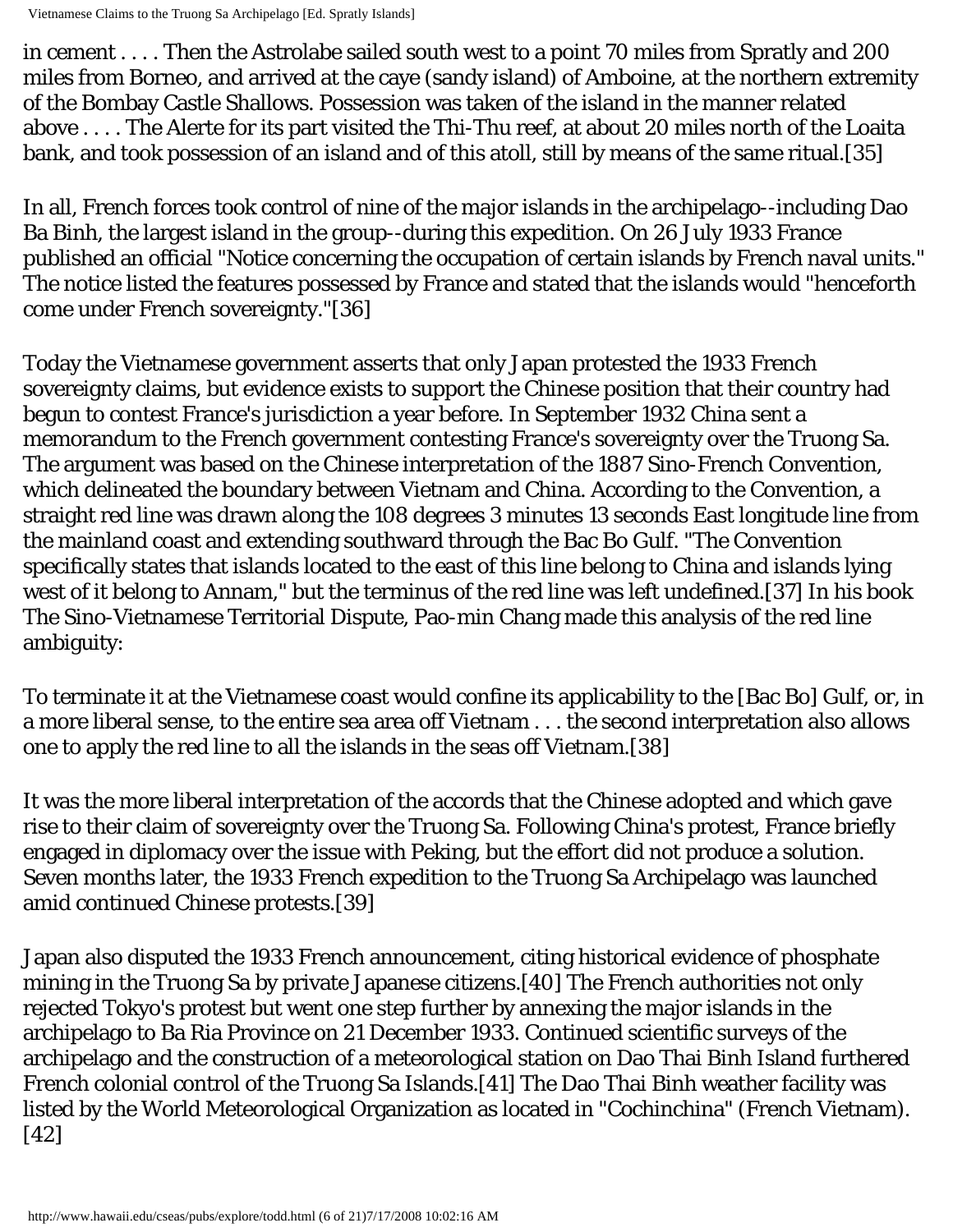### **World War II and the "Germs of Discord"**

On 4 April 1939, the Japanese government issued a statement announcing its decision to "place the Spratly or Tempest islands off the coast of Indochina under Japanese jurisdiction."[43] The French Ministry of Foreign Affairs "protested energetically" in response to the Japanese decree, [44] and France's European ally, the United Kingdom, supported this protest. Three days after the Japanese announcement, the British Foreign Under-secretary Butter articulated his government's position that France exercised full sovereignty over the Spratly archipelago and that "all matters relevant to these islands were a French concern."[45] Tokyo did not immediately move to enforce its sovereignty claim, and France continued to exercise control over the islands through a resident administrative officer and a guard detachment stationed on Dao Thai Binh Island.[46] By 1941, however, Japan was in a position to forcibly occupy the Truong Sa archipelago--and France was in no position to stop it. Japanese troops landed on the islands that year and remained in control of the archipelago until the end of the war.[47]

Under Japan's occupation of the Truong Sa chain, the island of Dao Ba Binh became especially significant in Japanese military operations in the East Sea and Island Southeast Asia. A submarine base was established at the island, which became a staging area to intercept Allied shipping.[48] Its proximity to the Philippine Islands also made Dao Thai Binh an ideal "jumpingoff point" for the Japanese invasion of the Philippines.[49] Japan did not restrict itself only to military control of the Truong Sa Archipelago, however. For political administration, the island chain was incorporated into the territory of Taiwan, which was then a Japanese possession.[50] Both the ROC and the PRC have since pointed to this formalization of Taiwanese (and thus Chinese) sovereignty over the Truong Sa group to strengthen their claim to the islands.

Japanese control of the archipelago ended with their defeat in 1945. Yet as the Empire of the Sun set, renewed controversies rose over the Truong Sa. Both France and China articulated their claims to the archipelago, and China sent troops to the Truong Sa Islands for the first time. In response to the Chinese landing forces and erecting sovereignty markers on Dao Ba Binh, France dispatched warships on several occasions to the archipelago, beginning in November 1946.[51] The following year France demanded the withdrawal of all Chinese troops from the East Sea islands but did not take any steps to forcibly evict them from the archipelago.[52] Other events were soon to preoccupy these two nations, as the Communists triumphed in the Chinese Civil War and France began to lose control of her colonies around the world. By 1948 France permanently ceased its maritime patrols of the Truong Sa and all but a small contingent of ROC troops departed the archipelago.[53]

The first post-war assertion of sovereignty by the Vietnamese themselves came at the 1951 San Francisco Conference on the Peace Treaty with Japan. On 7 July 1951 the head of the Vietnamese delegation, Tran Van Huu, addressed the conference on the issue of Truong Sa:

As we must frankly profit from all the opportunities offered to us to stifle the germs of discord, we affirm our rights to the Spratly and Paracel islands, which have always belonged to Vietnam. [54]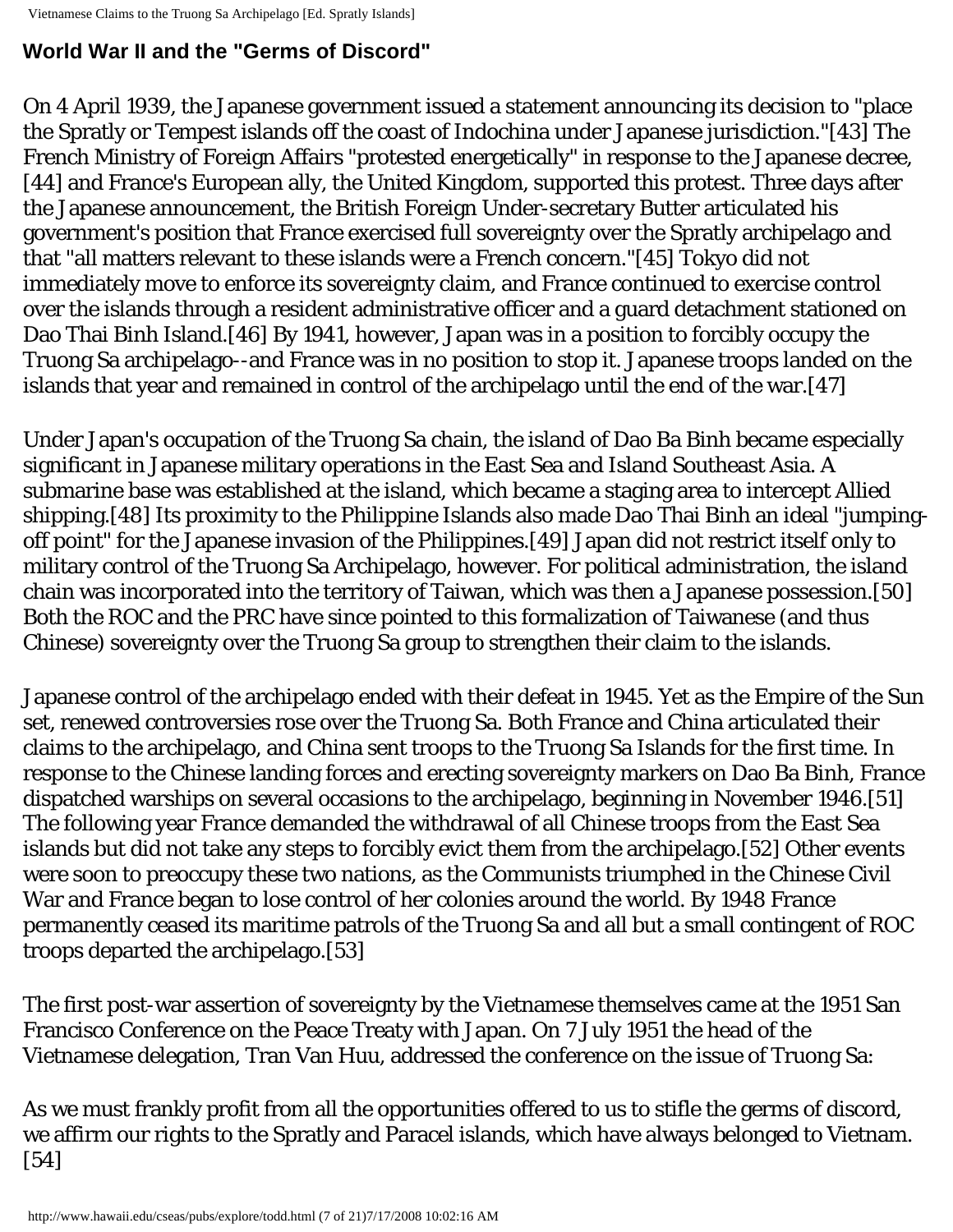This statement "met with no challenge or reservation from any representative of the 51 nations at the conference."[55] However, while not specifically protesting against the Vietnamese declaration, the Soviet Union did introduce an amendment to the Peace Treaty stating in part that "Japan recognizes full sovereignty of the Chinese People's Republic over . . . the Spratly, and renounces all right, title, and claim to the territories named herein."[56] The amendment was defeated when it was ruled out of order, indicating to Vietnam that "Chinese claims to the Paracels and Spratlys were thus overwhelmingly disregarded."[57]

In the final peace treaty Japan renounced "all right, title, and claim to the Spratly Islands," but the signed document failed to specify to which country the islands were ceded.[58] Vietnam chose to sign the treaty as it was without attempting to clarify its sovereignty over the Truong Sa Islands; rather, Vietnam let Tran's statement to the Conference suffice.[59] No further attempts to exercise sovereignty over the islands were made by Vietnam until 1956, when a Filipino businessman made an announcement that surprised all parties concerned.

#### **The Plot Thickens**

Director of the Maritime Institute of the Philippines Tomas Cloma issued a "Proclamation to the Whole World" on 15 May 1956. In it he claimed "ownership, by discovery and occupation, of all the territory, 33 islands, sand cays, sand bars, coral reefs and fishing grounds of 64,976 square nautical miles" within the Truong Sa Archipelago.[60] Cloma called this portion of the chain Kalaya'an or 'Freedomland,' and appointed himself the Chair of the Supreme Council.[61]

This new claim spurred Vietnam and the Chinese to action. Saigon, Beijing, and Taipei all reiterated their respective sovereignty claims to the Truong Sa Islands and unanimously protested the Filipino's actions. Furthermore, naval units from Vietnam and the ROC were dispatched to the archipelago, precipitating mutual Vietnamese and Chinese protests. Yet, though Vietnamese forces made landings on Truong Sa Island, Vietnam established no permanent garrison in the island group.[62] However, the Republic of Vietnam officially annexed the entire Truong Sa Archipelago and placed it under the administration of Phuoc Tuy Province on 22 October 1956.[63]

During this period, Saigon no longer spoke for all of Vietnam. By late 1956, the country split into the communist Democratic Republic of Vietnam (DRV) in the north and the pro-Western Republic of Vietnam (RVN) in the south. As a fledgling communist state, the DRV found itself allied with the PRC as "comrades and brothers."[64] Therefore, in 1956, the DRV was placed in the uncomfortable position of either deferring to its newfound Chinese friends and their claims to the Truong Sa Islands or supporting the sovereignty claims of a hostile RVN over a distant part of Vietnam. Hanoi chose to abdicate its claim.

On 15 June 1956, two weeks after the RVN reiterated the Vietnamese claims to the Truong Sa Islands, the DRV Second Foreign Minister told the PRC Charge d'Affaires that "according to Vietnamese data, the Xisha and Nansha Islands are historically part of Chinese territory."[65]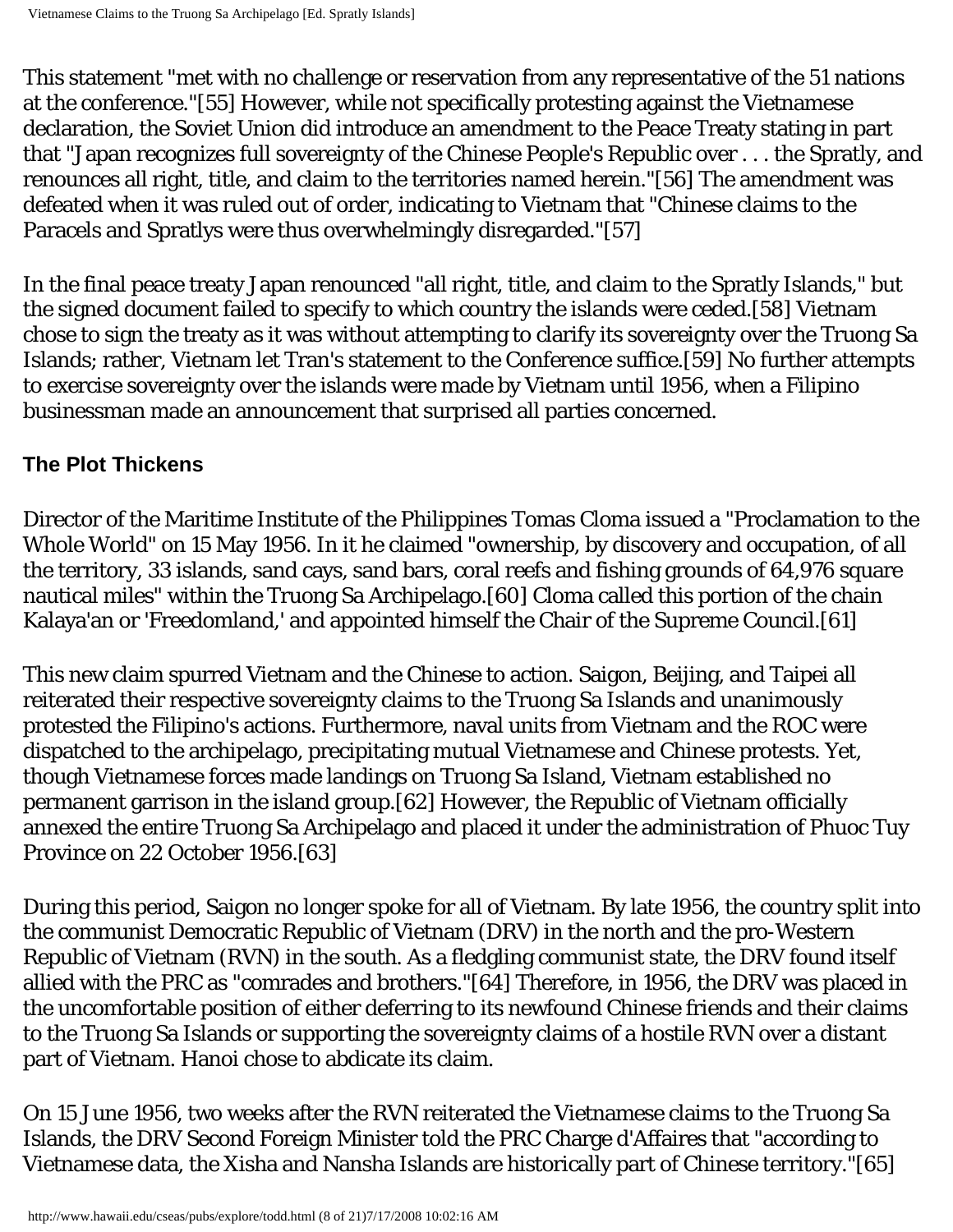Vietnamese Claims to the Truong Sa Archipelago [Ed. Spratly Islands]

Two years later, the PRC made a declaration defining its territorial waters. This declaration delineated the extent of Chinese territory and included the Truong Sa. In response, the DRV Prime Minister, Pham Van Dong, sent a formal note to PRC Premier Zhou Enlai stating that "The Government of the Democratic Republic of Viet Nam respects this decision."[66]

Despite the DRV's "abdication" of the islands, the RVN continued to assert Vietnamese sovereignty over the archipelago for the next two decades. Saigon's exercise of jurisdiction took various forms, including the placement of sovereignty markers on Truong Sa, An Bang, Song Tu Tay, and other major islands in the chain from 1961 - 1963. Additional scientific surveys were conducted on the islands in 1973.[67] Every time a country issued a claim against the Truong Sa Islands, including the claims that issued by Malaysia beginning in 1971), it was met with an official protest from the RVN. Furthermore, several statements about Vietnam's legitimacy of ownership of the archipelago were made to international organizations, and the first White Paper--an official government statement of position or policy--was issued after the PRC conquered the Hoang Sa Islands in 1974.[68]

In 1976, Vietnam reunified as the Socialist Republic of Vietnam. Within a year the new government reaffirmed its claim: the Truong Sa archipelago belongs to Vietnam. But as the decade drew to a close, new challenges to Vietnam's claim were beginning: a 1978 Philippines Presidential Decree outlined Manila's claims to the islands, and Malaysia published a map of its continental shelf claim that encompasses 12 features of the Truong Sa chain in 1979.[69] With outside claims mounting, Hanoi published a new White Paper entitled Vietnam's Sovereignty over the Hoang Sa and Truong Sa Archipelagos, which again outlined the Vietnamese position and discounted the claims of disputing parties--in particular, those of the PRC. Hanoi's and Beijing's attention was soon focused on a different territorial dispute, however, as the two countries went to war over their mutual land border on 17 February 1979.

### **Buildup to the Current Situation**

By the early 1980's, the claimant countries to the Truong Sa Islands began to feel that actions would speak louder than words. Even while publishing another White Paper in 1982 to further articulate its claims, Vietnam quietly began to occupy several islets in the archipelago and to construct military installations, including an airstrip upon Truong Sa Island.[70] Vietnam was not alone. The Philippines occupied a half dozen features and constructed a 5,500-foot landing strip on Dao Thi Tu. Malaysia also enforced its claim by landing troops on Da Hua Lau in 1983. [71] Yet, despite the military build-up in the islands, conflict did not appear imminent.

Then the PRC arrived. Beginning in 1985, Beijing assumed a renewed interest in the archipelago that coincided with its naval modernization program. By 1987, the PRC Navy began conducting patrols in the waters of the Truong Sa and had even gone so far as to stage a mock amphibious assault on one of the features. Alarmed at this militaristic approach, Vietnam became warned Beijing that such violations of Vietnamese sovereignty would carry "disastrous consequences."[72] For its part, the PRC occupied and began building its first permanent base on Da Chu Thap. Vietnam also continued to occupy features throughout the chain, and by March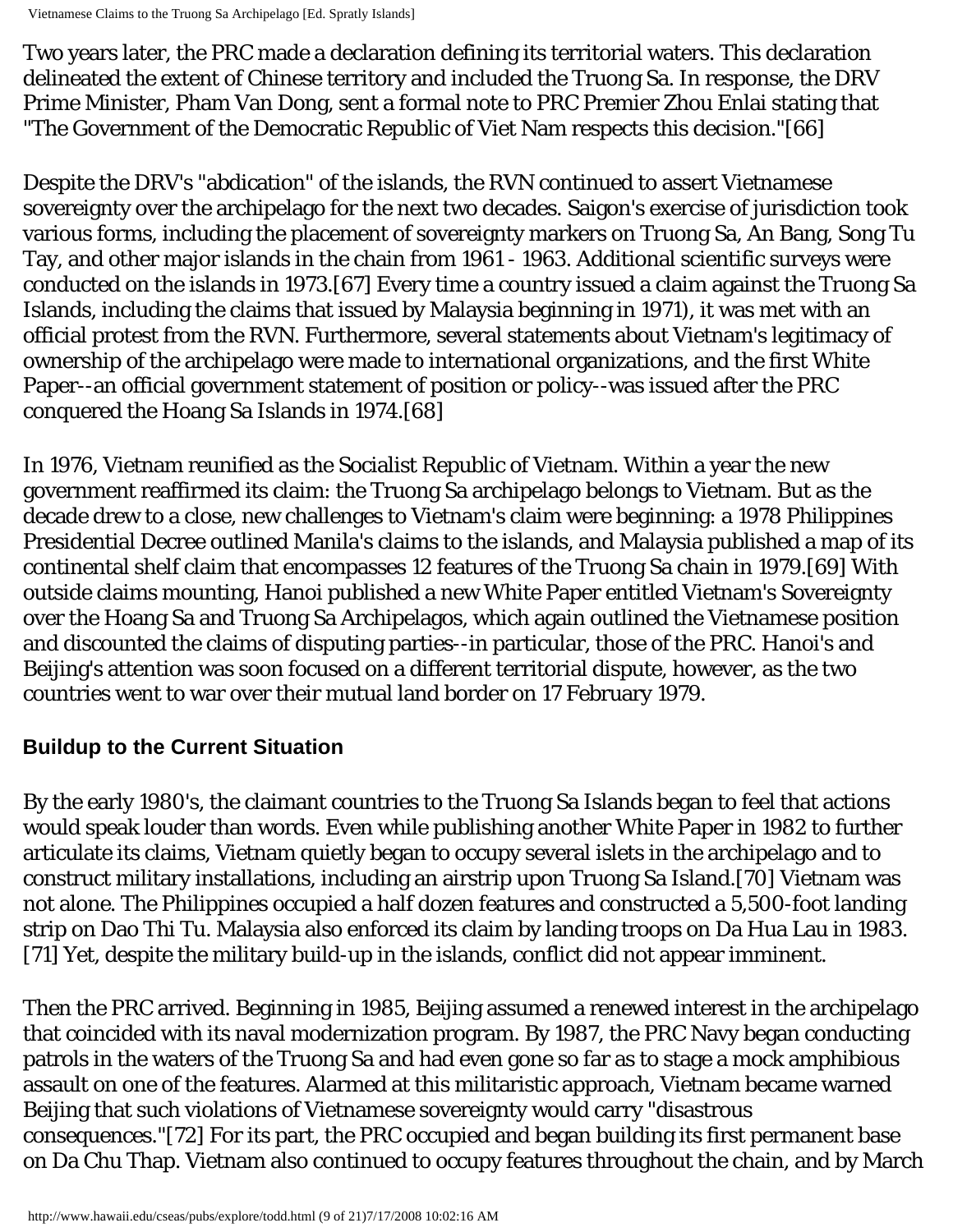### 1988 Hanoi had troops on 18 islets.[73]

Vietnam did not want to see a PRC base become operational in the Truong Sa archipelago. Given its relative strength in the islands, Hanoi decided that the time had come to stifle Beijing's expansion in the East Sea. On 14 March 1988, the first and only battle over Truong Sa sovereignty occurred. Disagreements exist over which side initiated hostilities, but a gun battle began between PRC and Vietnamese forces after the Chinese landed on Da Gac Ma.[74] When the smoke cleared, three Vietnamese ships were ablaze, 70 Vietnamese troops were dead, and the PRC emerged as victor.[75]

Vietnam did not back down, however. It deployed more than 30 vessels to the Truong Sa archipelago, increased reconnaissance flights over the islands, and occupied three more islets. Determined to hold its ground, Hanoi "warned Beijing that in spite of its massive economic woes, diplomatic isolation, and other internal problems, Vietnam was not going to let the disputed islands go without a fight."[76] This increased military assertiveness by the Vietnamese continued for the remainder of the 1980s, with the Chief of Vietnam's General Staff eventually visiting the archipelago to commemorate the Socialist Republic's liberation of the Truong Sa from the RVN in 1975. While on Dao Nam Yit, he pledged that his country would defend the chain "by all means."[77] Despite the increased tensions, no further fighting occurred.

Vietnam also continued to exercise sovereignty over the islands through more diplomatic methods. A population survey was conducted on the Vietnamese-controlled islets, presumably due to increased civilian settlement in the archipelago. The first organized fishing fleet was dispatched to the region to exploit the East Sea fisheries in the region. Several civilian installations were also constructed, including scientific stations and lighthouses.[78]

While the Vietnamese government continued to publicly reiterate its sovereignty claims and refute all others, it also entered into negotiations over the issue. Indonesia began sponsoring a series of dialogues in the early 1990's to bring together all claimants of the islands to discuss the issue for the first time.[79] In addition Vietnam and the PRC entered into bilateral talks on multiple occasions to discuss territorial disputes, including those concerning the Truong Sa.[80] Today Hanoi continues to repeat its call for "open talks for the settlement of differences concerning the Truong Sa archipelago"[81] and has even indicated that it would accept arbitration by the International Court of Justice on the matter.[82] Despite these efforts, the normalization of relations with the PRC in 1991, and Vietnam's admission to the Association of Southeast Asian Nations in 1995, no agreement has been reached over the islands.

# **Basis for the Vietnamese Claims**

Clearly, Vietnam has had a long historical relationship with the Truong Sa Islands. The Vietnamese history of occupation, exploitation of resources, and administrative control over the archipelago has its earliest recordings in the 1600's, but Vietnam's contact with the chain likely began well before this documentation. This centuries-old exercise of authority over the Truong Sa gives rise to one of Hanoi's legal claims to the features under the principle of terra nullius, or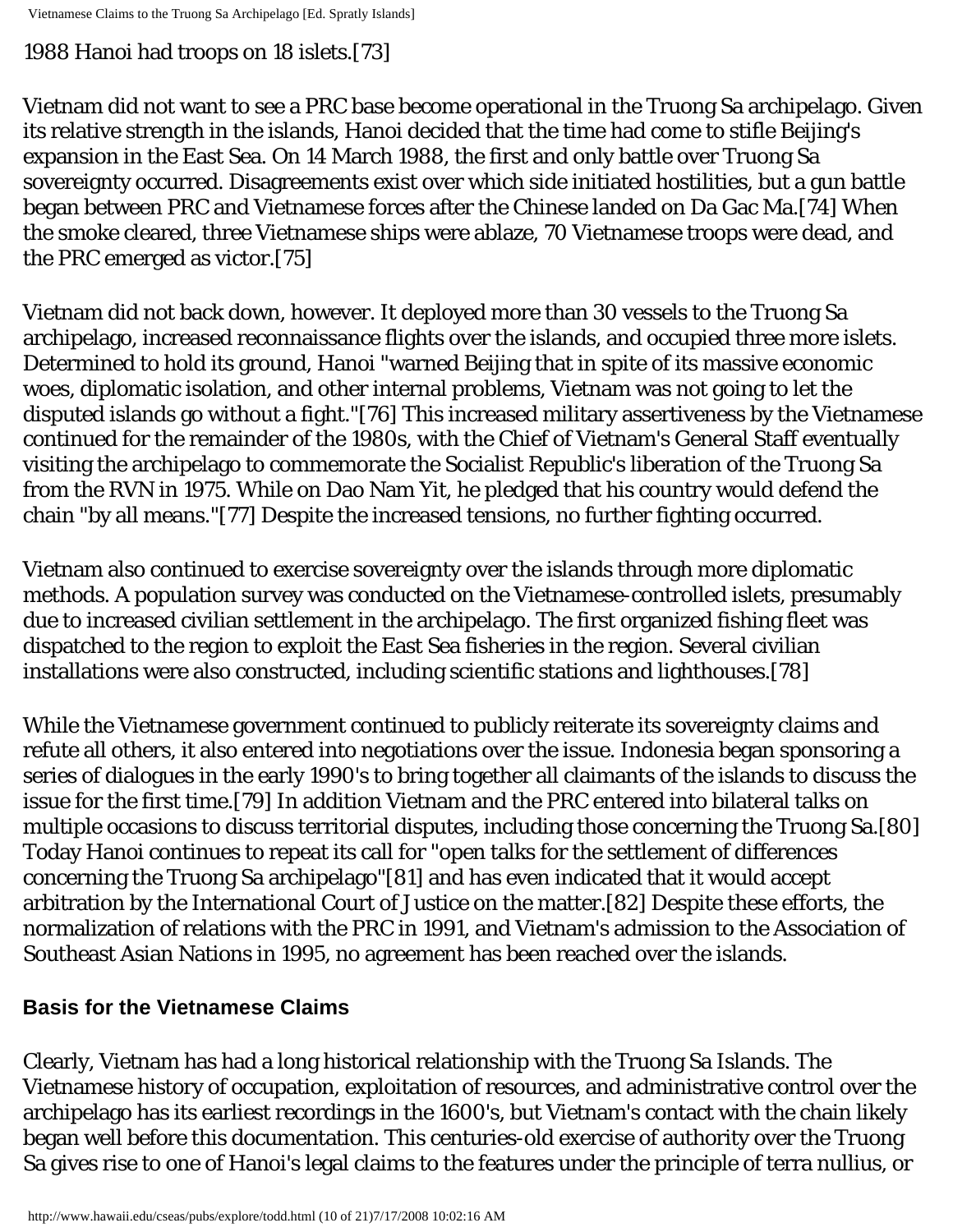Vietnamese Claims to the Truong Sa Archipelago [Ed. Spratly Islands]

"land belonging to no state."[83] According to international law, a state can occupy and therefore own such territory, which is exactly what Vietnam claims it did at least as far back as the 17th century: "The state of Vietnam took effective possession of the Hoang Sa and Truong Sa archipelagoes long ago when they were not under the sovereignty of any nation."[84]

Beyond simple occupation, Vietnam points to its historical exercise of control and authority over the island chain. The first recorded instance of this formal sovereignty was the placement of the island group under the administrative authority of the Binh Son district in the 1600's. The precolonial Vietnamese governments continued to exercise the state's official, unchallenged control of the archipelago for the next two hundred years. Even after France took control of Vietnam by virtue of the 1887 Treaty, authority over the Truong Sa was maintained and consolidated by the European power on behalf of the Vietnamese state. The French annexation of the islands to Vietnam provides a modern validation of Hanoi's administrative sovereignty claims.[85]

After Japan renounced her claims to the islands following World War II, the RVN further exercised sovereignty over the Truong Sa through its claims to international organizations, protests against assertions of foreign rights in the islands, occupation of the archipelago, and the re-annexation of the chain in 1956. Saigon's heir, the Socialist Republic of Vietnam, has continued to maintain Vietnamese sovereignty to the point of military conflict to defend Hanoi's authority in the Truong Sa Islands. This history of asserting and reinforcing its claims lead the Vietnamese government to proclaim:

The state of Vietnam has always actively defended its rights and titles against all schemes and acts of encroachment upon the sovereignty, territorial integrity and interests of Vietnam in connection with the Hoang Sa and Truong Sa archipelagoes.[86]

While Vietnam's history forms the basis for its claims to the Truong Sa, it is the current situation in the archipelago that strengthens Hanoi's case. Vietnam now occupies as many as 24 features, more than twice as many as any other claimant to the islands.[87] At least five of these features have troops stationed on them, totaling approximately "1,000 soldiers or sailors and some construction workers," according to a 1992 Reuters report.[88] Such de facto control often outweighs even the most convincing historical arguments.

One other basis for Vietnam's claims to the Truong Sa derives from the 1982 Law of the Sea Convention. Article 76 of that agreement is the internationally-accepted definition of the continental shelf. Under terms of this Article, maritime nations may claim exclusive economic zones at sea of up to 200 nautical miles from their baseline shores. Further, such nations may "claim the resources of . . . naturally-extending [continental] shelves out to a maximum distance of 350 [nautical miles]."[89] Since Vietnam believes the Truong Sa Islands do not generate either exclusive economic zones nor continental shelves of their own, its position is that the claimant states "should be entitled to a full 200-nautical-mile exclusive economic zone generated from its main coastal or large-island land areas, and that the high seas area beyond 200 [nautical miles] should be governed by the International Sea-Bed Authority."[90] Although such a claim places only a few of the Truong Sa Islands within Vietnam's zone (and many of the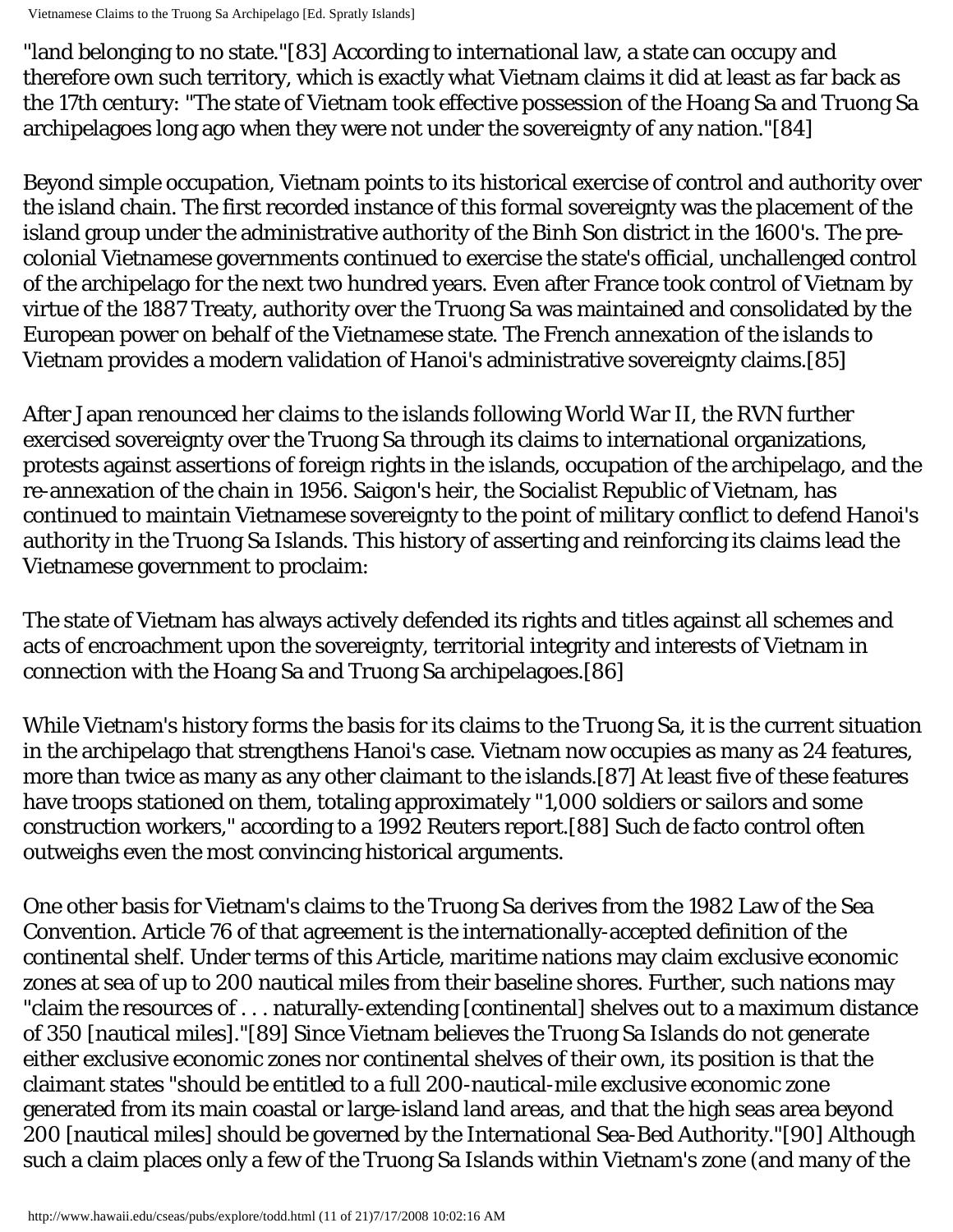eastern features in the zones of other claimants, the Vietnamese still maintain their sovereignty claims to the entire archipelago. Therefore, each of the islands would still be Vietnamese--each with an accompanying 12 nautical mile territorial water zone--regardless of the economic zone into which they fell. Furthermore, Vietnam claims its 350 nautical mile continental shelf extending southeastward from its mainland shore toward the Truong Sa group. Vietnam is also not opposed to this provision for other claimants, since the East Palawan Trough and other sea floor geography do not justify the same continental shelf claim toward the Truong Sa by Malaysia, Brunei, or the Philippines.

#### **Vietnam's Interests**

The Vietnamese have made it very clear that their nation has a great deal of historical and legal justification for its claims to the Truong Sa Islands. However, the question remains: Is this group of tiny and apparently insignificant islets worth the political effort, expenditure of resources, and the risk of war with the PRC? What are Vietnam's interests in the archipelago? The answer is as tangible as a barrel of oil and as nebulous as a nation's psyche.

In the wake of the 1973 world oil crisis, the RVN issued oil exploration permits to foreign corporations to survey the East Sea, including the area near the Truong Sa Islands, for potential undersea reserves.[91] In 1975, the first oil strike off the Vietnamese coast was announced. For the next dozen years, speculation over the potential for oil in the Truong Sa archipelago was rampant. Yet it was not until November 1987 that any claim of oil discovery surfaced. It was then that the PRC revealed that a survey had uncovered rich oil and gas deposits in the Truong Sa area.[92]

The current view is that oil reserves in the Truong Sa group is likely modest, but the geologic information is still not sufficient for a comprehensive assessment. The PRC estimated reserves of 225 billion barrels of oil equivalent in 1994, but a Russian study the following year stated that the total was only six billion barrels equivalent (70% of which would be natural gas). Major oil companies are also pessimistic, though it is a common tactic for petroleum corporations to downplay the size of new discoveries in order to elicit more favorable exploitation contract terms. Regardless of the size of the reserves, Vietnam hired VietSovpetro in 1994 to begin drilling in a region of the Truong Sa that the PRC had conceded to the Crestone Corporation in 1992. Given the more recent conservative assessments of oil reserves in the archipelago, Vietnam may be less interested in black gold than in reasserting its authority, and therefore claim, in the area and thwarting another PRC attempt to exercise control.[93]

Oil is not the only resource the Truong Sa has to offer. Natural gas reserves in the area are estimated at 0.1 - 1.0 trillion cubic feet, with a 1990 U.S. dollar value of \$0.25 - \$2.5 billion. As is evidenced by the archipelago's history, fishing has traditionally been another area of economic potential for the Truong Sa. A 1993 estimate put the total marine catch for the disputed chain at 10.0 - 99.9 kilograms per kilometer.[94] Control of the continental shelf and the archipelago itself would place Vietnam in a prime position to exploit these resources.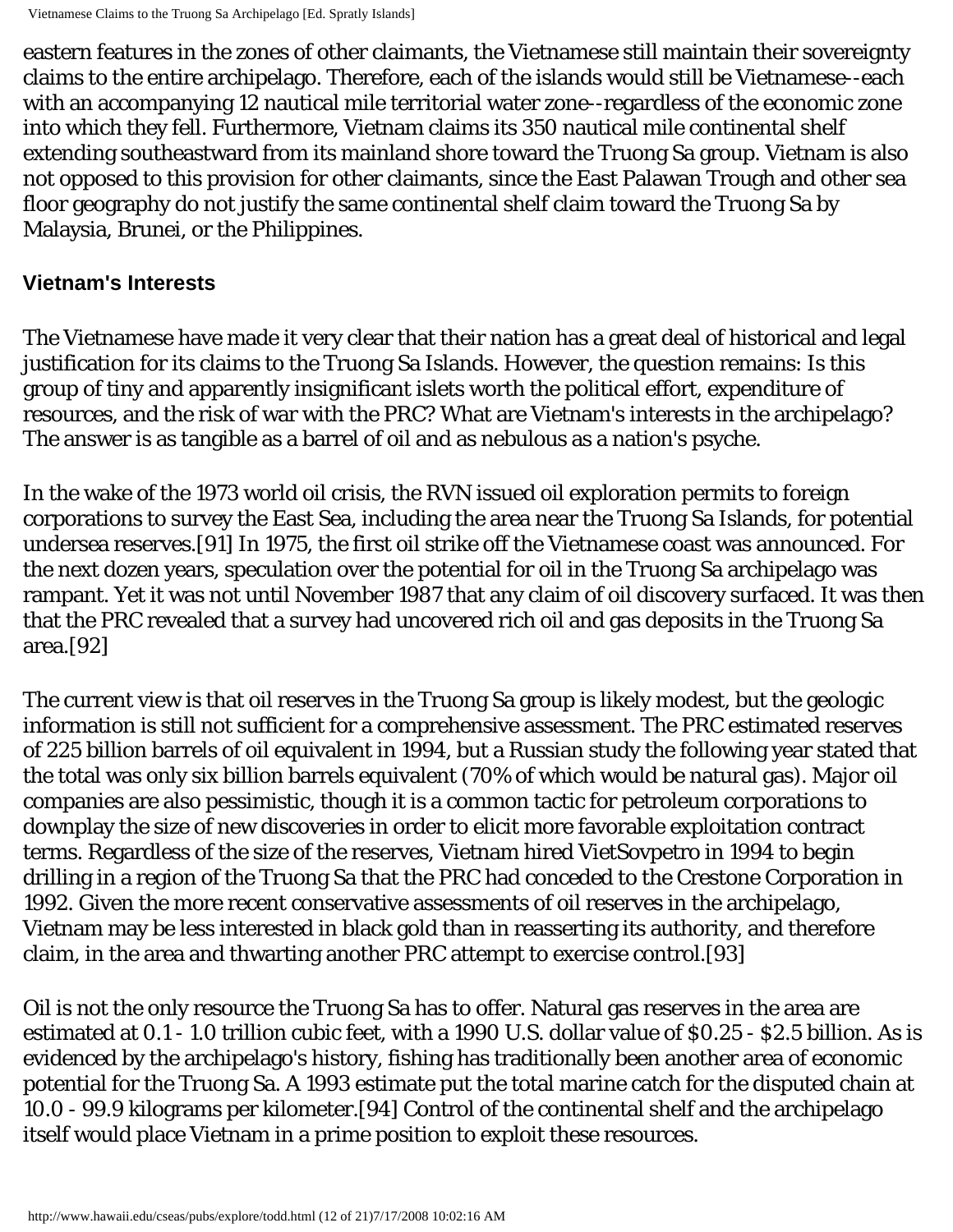Vietnamese Claims to the Truong Sa Archipelago [Ed. Spratly Islands]

Yet control of the resources beneath the East Sea may not be as important as controlling the resources that pass through it. Some of the world's most important commercial (as well as military) sea lanes, or maritime routes, pass through the East Sea; Mark Valencia has called the region "a nexus of maritime routes."[95] Not only a great deal of Asia's trade, but also much of the entire world's commerce travels along these sea lanes, including over 25% of the world's crude oil, and in particular, the flow between the Persian Gulf and Japan.[96] The ability to affect such vital economic flows as these maritime routes creates a strategic empowerment for any country that can disrupt or ensure this trade. Given Vietnam's desire to expand its economy, maintaining the free flow of commerce is within Hanoi's strategic interest. As one Vietnamese military officer put it, "Security insurance at sea in the sense of creating a stable environment for national . . . development [bears] a long-term and pressing significance, particularly in the context of countries [preparing] to step into the 21st century."[97] Control of the Truong Sa archipelago by Vietnam would create a type of "Strait of Vietnam" through which these sea lanes would then pass.[98]

Commerce is only one consideration of the East Sea maritime routes: the other is military significance. The world's great powers all have national interests in the region's sea-lanes. The United States Navy currently enjoys free and often discreet access through the East Sea, which it uses to maintain a strong military presence in this vital region. Until recently, Russia's only warm-water naval base was at Cam Ranh Bay in Vietnam. Although Soviet forces withdrew from the facility in 1991, there is evidence that some military cooperation continues between the two, [99] possibly even an informal basing rights agreement. If the Russian Navy were to return to Cam Ranh Bay, Vietnamese control of the nearby Truong Sa would allow Moscow to conduct military operations in the region relatively free from the prying eyes of the PRC.[100] By the same token, Beijing is extremely interested in disrupting the regional military hegemony of the Moscow and Hanoi, as well as in denying the Vietnamese any sphere of influence outside of its mainland territory.[101] Vietnam is well aware of the PRC's desire for an increased presence in (and therefore expanded influence over the affairs of) Southeast Asia. Hanoi is also not keen on having what it sees as an enemy establishing a military base on islands that have been used as a staging area for military conquest in the past.[102]

However, denial of military use for East Sea islands led Vietnam to the actions that most severely damaged its claims. The apparent 1956 abdication of the Truong Sa to the PRC, and the subsequent confirmation of this renunciation in 1958, seemed to cede the islands to the Chinese. In 1988, the Socialist Republic of Vietnam acknowledged that these statements had been made but was quick to point out that "it is necessary to replace [these statements] in their historical context."[103] In the document The Hoang Sa and Truong Sa Archipelagoes and International Law, the Vietnamese Ministry of Foreign Affairs explained that the nation was embroiled in a desperate war for survival when the statements were made; therefore, what appeared to be a concession of the Truong Sa to the PRC was actually just a strategic move to deny the United States use of the archipelago and the East Sea. Hanoi believed that any PRC sovereignty over the Truong Sa would be temporary: "Viet Nam trusted China in all sincerity and believed that after the war all territorial problems [between the two countries] would be suitably resolved."[104] However, the re-establishment of diplomatic relations with the U.S. in 1972 "resulted in China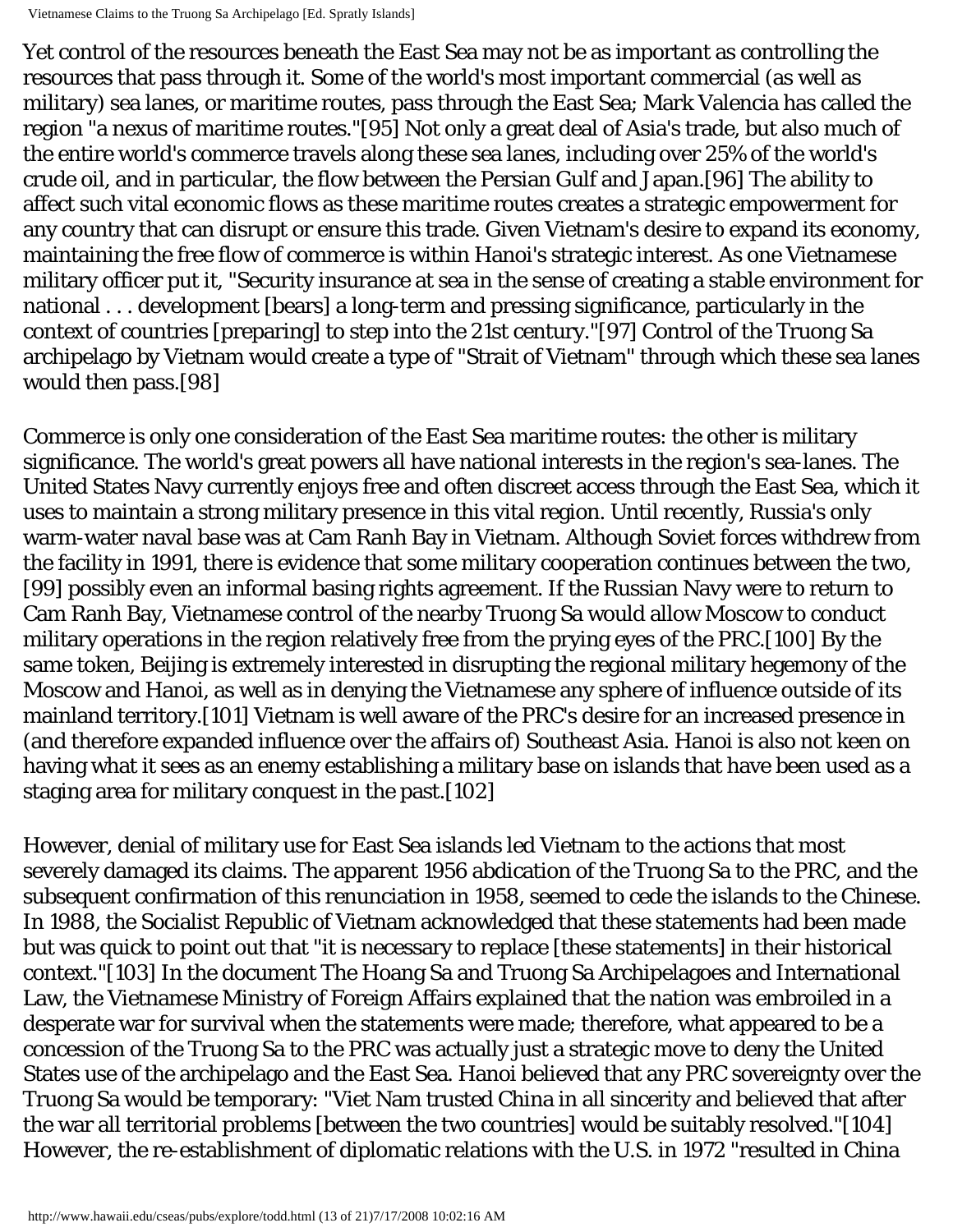Vietnamese Claims to the Truong Sa Archipelago [Ed. Spratly Islands]

turning friend into foe and vice-versa and in China's collusion with the U.S. in its strategy against the Vietnamese people."[105] In short, Vietnam never intended to permanently cede the Truong Sa Islands to the PRC and since their alliance is over, Hanoi wants the archipelago back.

The view of China as an enemy is not a new one. Throughout Vietnamese history the two countries have gone to war on many occasions. In fact, the period of DRV and PRC alliance from 1950 - 1976 was more of an aberration than the norm. Despite the normalization of relations between the two nations in 1991, an air of mistrust seems to permeate Vietnam's interactions with the PRC--especially in the Truong Sa dispute. Insight into the Vietnamese view of PRC's claims to the Truong Sa Islands can be gained by examining the declarations made in each Vietnamese White Paper. For example, the 1982 White Paper states:

The ambition of the Peking authorities over the two Vietnamese archipelagoes of Hoang Sa and Truong Sa manifests all the more clearly their policy of big-nation expansionism and hegemony which is aimed at conquering Vietnam as well as Laos and Kampuchea gradually controlling and eventually turning the East Sea into a Chinese Lake and using the Indochinese peninsula as a springboard for their expansion into South East Asia.[106]

It is this age-old fear of Chinese conquest that seemed to be confirmed in Vietnamese minds when their ally-turned-enemy invaded Vietnam on 17 February 1979. The 1988 battle at Da Gac Ma provided further evidence of Chinese expansionism. If an entire people or a country as a whole can have a psyche or national mindset, then the Vietnamese must have one of resolved defiance when it comes to China. Especially in light of the loss of the Hoang Sa Islands to PRC forces in 1974, it appears that the root of Vietnam's interest in the Truong Sa is more than its historical ties, its legal rights, or its strategic aspirations: it is also the desire to hold the line against any more Chinese encroachment against Vietnam.

# **Conclusion**

The Vietnamese have long been a sea-faring people; even their ancient creation myths indicate as much of a maritime orientation as a terrestrial one. Their sea voyages took them to many lands, and the Truong Sa archipelago was likely one of these. Whether the Vietnamese were the first to discover, administer, or exploit the islands is open to debate, but the long Vietnamese relationship with the Truong Sa chain is undeniable.

Vietnam has demonstrated that it does have historical claims based on first occupation and ancient sovereignty, dating back to the Hoang Sa brigades of the Nguyen Lords in the 17th century. Assertions of that sovereignty occurred over the subsequent 300 years. Hanoi's legal claims are based on this historic exercise of sovereignty and its current control of the majority of the archipelago. Vietnam has demonstrated the political will to retain authority over the islands through its diplomatic and physical defense of the Truong Sa.

Yet the basis for the Vietnamese claims appears to be a justification for a more practical, contemporary agenda of maintaining regional political power and influence in the East Sea as a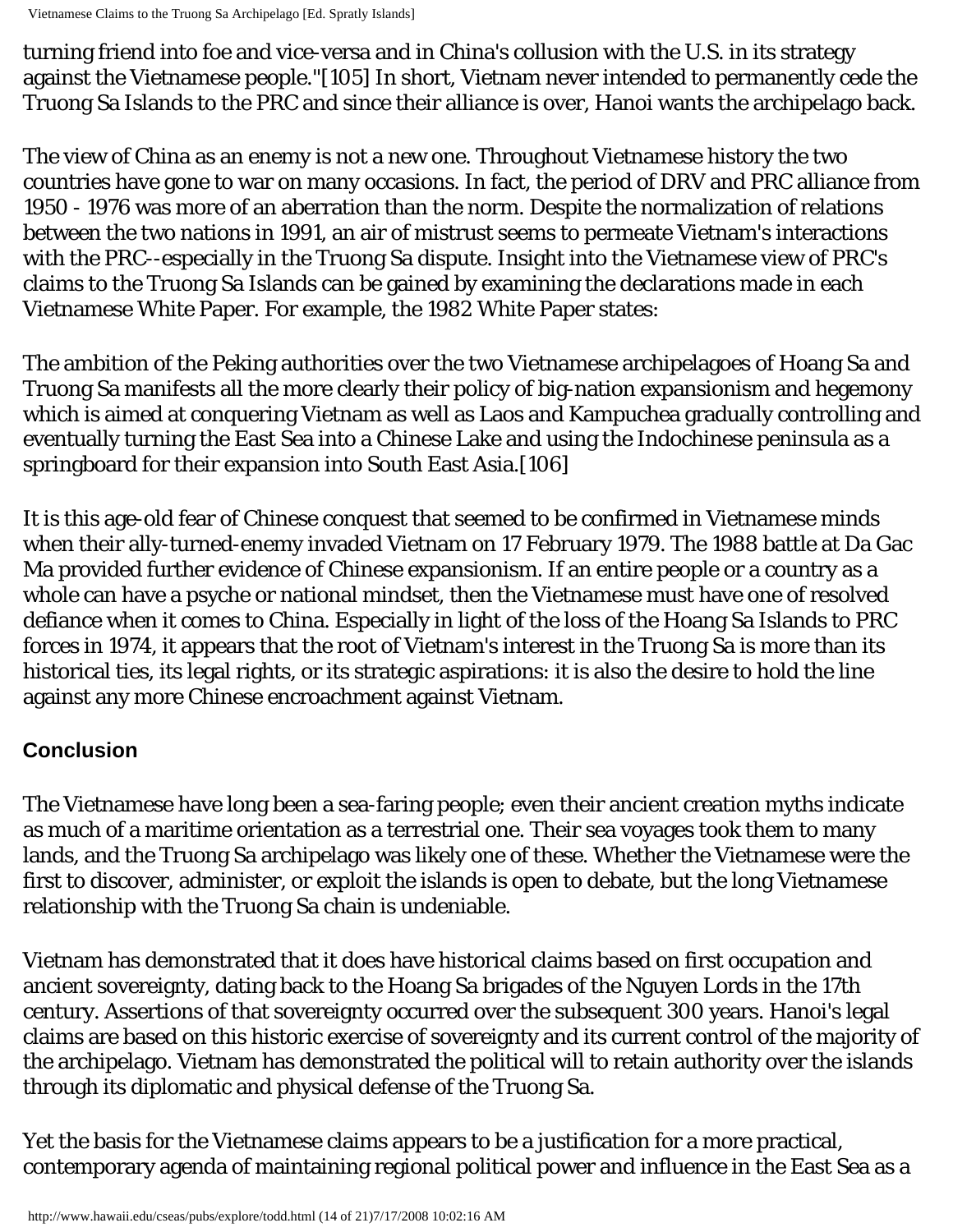counter to perceived Chinese expansion into Southeast Asia. Given the long history of resistance to foreign occupation and the adversarial relationship of the two--not to mention the 1979 invasion, the proxy war in Cambodia, and the 1988 conflict in the Truong Sa themselves-- Vietnam's resolved defiance against China is not surprising. Although Hanoi's claims also conflict with those of three fellow ASEAN countries, it is the dispute with the Chinese that dominates the Vietnamese government rhetoric. Despite Vietnam's offer to submit the matter to the International Court of Justice and for multilateral negotiations[107], the continued strength of the Vietnamese military presence in the Truong Sa is evidence that Hanoi is not willing to simply surrender what it considers to be historic territory. Vietnam is thus sure to maintain its claims to and influence over the islands--as sure as the tide washes over a string of sandy cays and reefs, somewhere in the East Sea.

# <span id="page-14-0"></span>**Notes**

1 William Shakespeare,*The Tragedy of Julius Caesar* (Indianapolis: Bobbs-Merrill Co., 1969), 128.

2 The other claimants are the People's Republic of China (PRC), the Republic of China (ROC), the Philippines, Malaysia, and Brunei, which is the only claimant state that does not have militarily occupied any of the islands or features.

3 The Chinese name for Vietnam, the characters for which continue to be used today. Steven J. Hood,*Dragons Entangled: Indo-China and the China-Vietnam War* (Armonk, New York: Sharpe, 1992), 5; 161.

4 Pao-min Chang,*The Sino-Vietnamese Territorial Dispute* (New York: Praeger Publishers, 1986), 111.

5 Mark J. Valencia et al.,*Sharing the Resources of the South China Sea* (The Hague: Martinus Nijhoff Publishers, 1997), 33-34.

6 Valencia, 38.

7 Valencia, 5.

8 Valencia., 230.

9 Hungdah Chiu and Choon-ho Park, "Legal Status,"*Ocean Development and International Law*. 3. 1 (Spring 1975): 23 [note 16] and Valencia, 232.

10 Valencia, 67 [note 120] and Chiu and Park, 8.

11 Republic of Vietnam, Ministry of Foreign Affairs,*White Paper on the Hoang Sa (Paracel) and*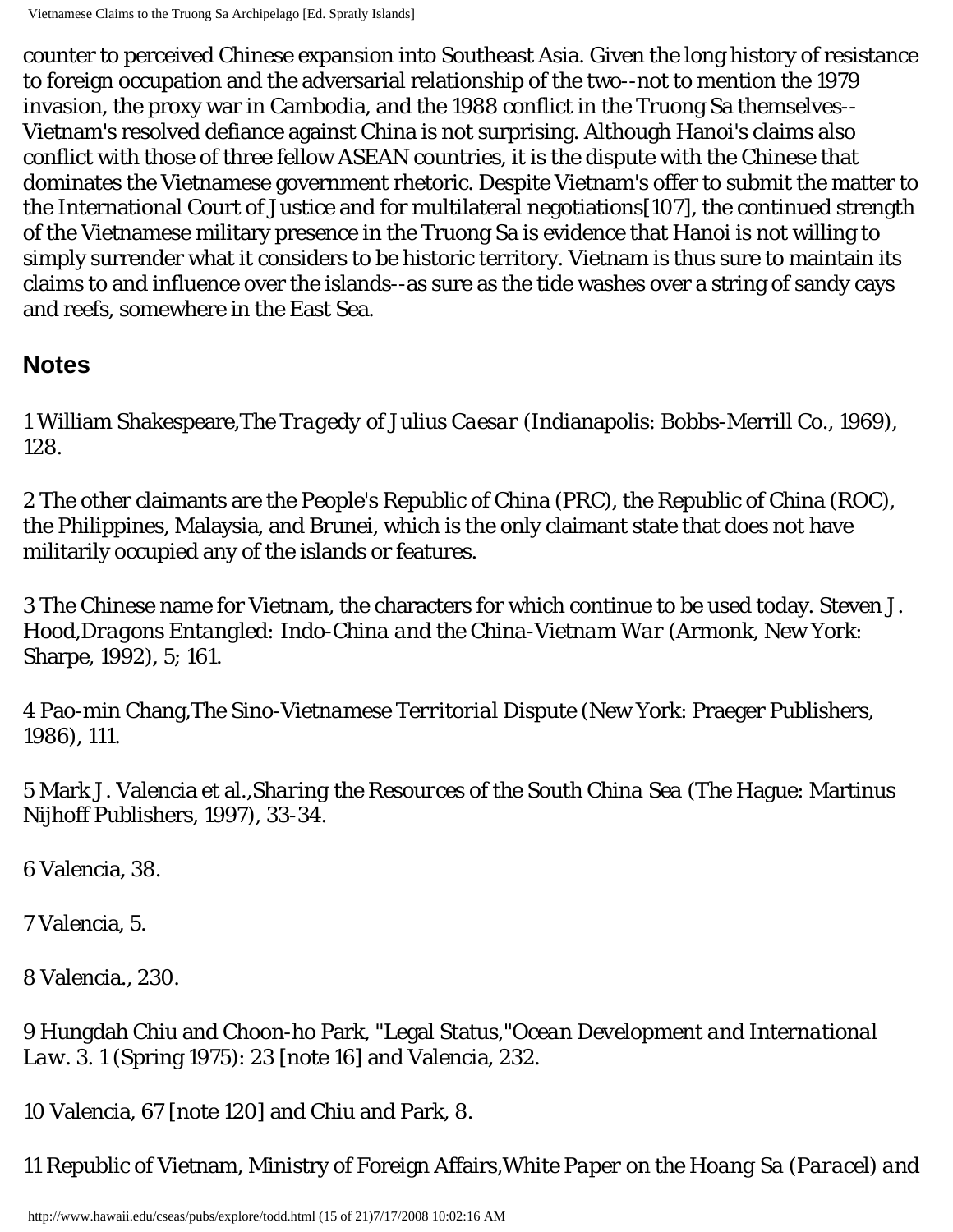*Truong Sa (Spratly) Islands* (Saigon: 1975). 7.

12*Vietnam's Sovereignty Over the Hoang Sa and Truong Sa Archipelagos* (Hanoi: Socialist Republic of Vietnam, Ministry of Foreign Affairs, 1979), 1. The full quotation from this White Book is: "Both Hoang Sa and Truong Sa have, from time immemorial, been part of Vietnam's territory."

13 Chang,*Territorial Dispute*, 16.

14*The Hoang Sa and Truong Sa Archipelagos and International Law* (Hanoi: Socialist Republic of Vietnam, Ministry of Foreign Affairs, 1988). Excerpts reprinted as "Vietnam Stands for a Peaceful Settlement of the Dispute with China Over the Truong Sa and Hoang Sa Archipelagos,"*Vietnam Courier* 1988, no. 7: 11. The point is a valid one; however, it is likely that the Chinese were the most frequent visitors to the islands in ancient times.

15*The Hoang Sa and Truong Sa Archipelagoes: Vietnamese Territories* (Hanoi: Socialist Republic of Vietnam, Ministry of Foreign Affairs, 1982). Full text reprinted as "Vietnamese White Book: Claim to Paracel and Spratly Islands" in British Broadcasting Corporation, *Summary of World Broadcasts Part III Far East*, no. 6932: A3/10.

16 Republic of Vietnam, 16-8; Valencia, 30; Gerardo Martin C. Valero,*Spratly Archipelago: Is the Question of Sovereignty Still Relevant?* (Quezon City, Philippines: Institute of International Legal Studies, 1993), 18; and Marwyn S. Samuels,*Contest for the South China Sea* (New York: Methuen, 1982), 49 (note 32).

17 Republic of Vietnam, 4. The Hoang Sa islands were conquered militarily by the PRC in 1974.

18 Republic of Vietnam, 4.

19 Valencia, 30.

20*The Hoang Sa and Truong Sa Archipelagoes: Vietnamese Territories*.

21*The Hoang Sa and Truong Sa Archipelagoes: Vietnamese Territories*, 1 - 2.

22*The Hoang Sa and Truong Sa Archipelagoes: Vietnamese Territories*.

23 Socialist Republic of Vietnam, "Peaceful Settlement," 10 and Republic of Vietnam, 31.

24 Socialist Republic of Vietnam, "Peaceful Settlement," 10 and Socialist Republic of Vietnam, *The Hoang Sa and Truong Sa Archipelagoes: Vietnamese Territories*, 3.

25 Socialist Republic of Vietnam, "Peaceful Settlement" 10 and Socialist Republic of Vietnam,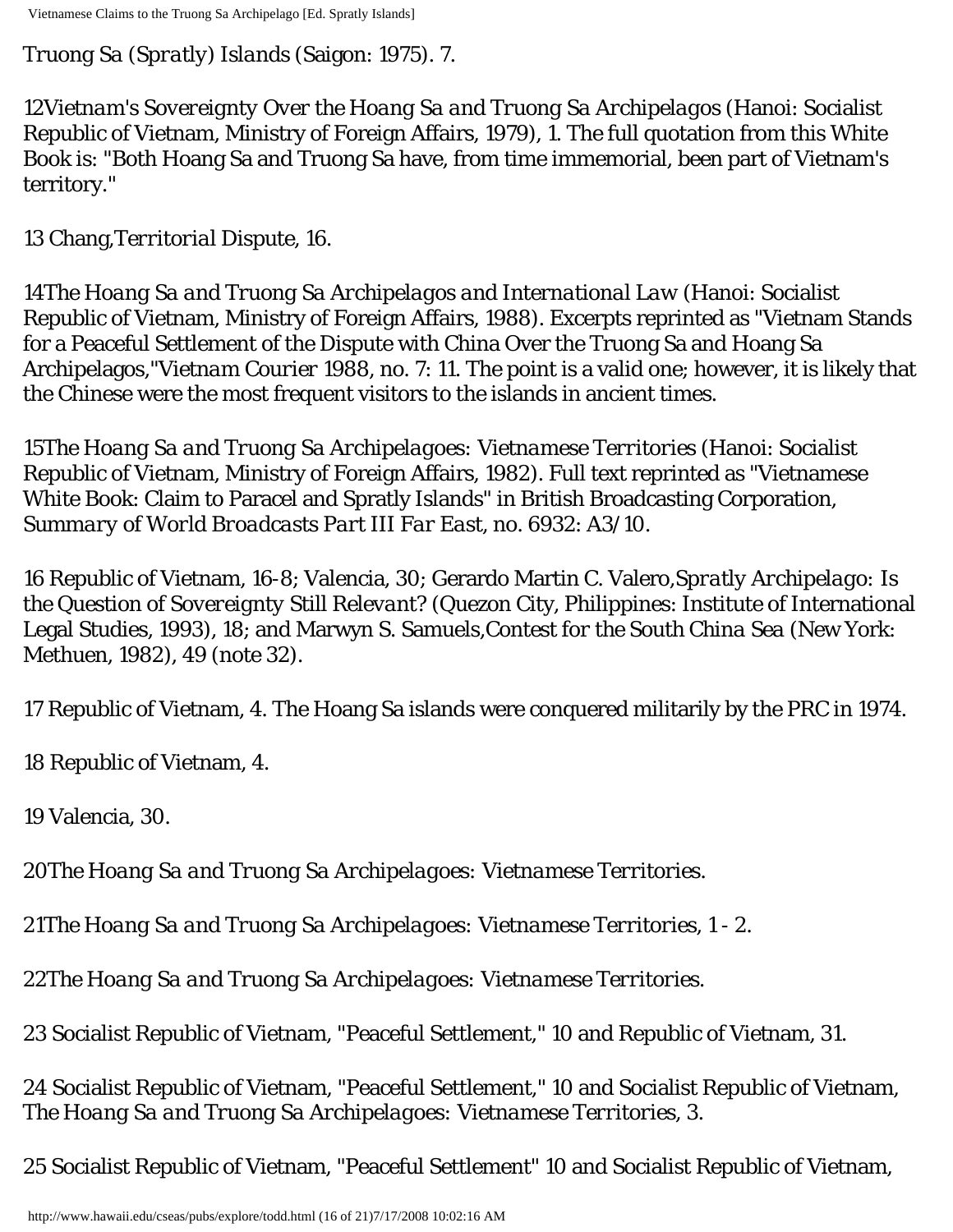*The Hoang Sa and Truong Sa Archipelagoes: Vietnamese Territories*, 3.

26 Socialist Republic of Vietnam, "Peaceful Settlement" 10 and Socialist Republic of Vietnam, *The Hoang Sa and Truong Sa Archipelagoes: Vietnamese Territories*, 3; 4 - 5.

27 Republic of Vietnam, 29, 31. The quotation is from the history annals*Dai Nam Thuc Luc Chinh Bien*, vol. 165.

28 Republic of Vietnam, 31-33; 69.

29 Chang,*Territorial Dispute*, 16. In 1843, a British whaling ship, the Cyrus, "discovered" Truong Sa Island. The Admiralty in London named it "Spratly Island" after the captain of the Cyrus (see Hydrographic Office, The Admiralty,*The China Sea Directory*, Vol. ii, [London: J. D. Potter, 1889], 83).

30*The Hoang Sa and Truong Sa Archipelagoes: Vietnamese Territories*, 6.

31 Republic of Vietnam, 70, Vietnam's Sovereignty over the Hoang Sa and Truong Sa Archipelagos., 7, and Socialist Republic of Vietnam, "Peaceful Solution," 11.

32*The Hoang Sa and Truong Sa Archipelagoes: Vietnamese Territories*, 6.

33 Socialist Republic of Vietnam, "Peaceful Solution," 11.

34 Republic of Vietnam. Truong Sa Island was also known as "Tempest Island."

35 Republic of Vietnam, 70 - 71. The quotation is originally from*L'Eveil Economique de l'Indochine* no. 790 (28 May 1933).

36 Republic of Vietnam, 71 - 73; Valencia, 30; and French Ministry of Foreign Affairs, "Notices & Communications,"*Journal Officiel de la Republique Francaise* 26 (July 1933): 7837. The date listed in "Notices" for the occupation of Truong Sa Island itself is 13 April 1930, three years before the rest of the archipelago. It is likely that this is the date on which the crew of*La Malicieuse* planted the French flag on "Tempest Island."

37 Chang,*Territorial Dispute*, 13 - 14, 17 and Chiu and Park, "Legal Status" 24 (note 31).

38 Chang,*Territorial Dispute*, 14.

39 Chang,*Territorial Dispute*, 17.

40 Republic of Vietnam, 73.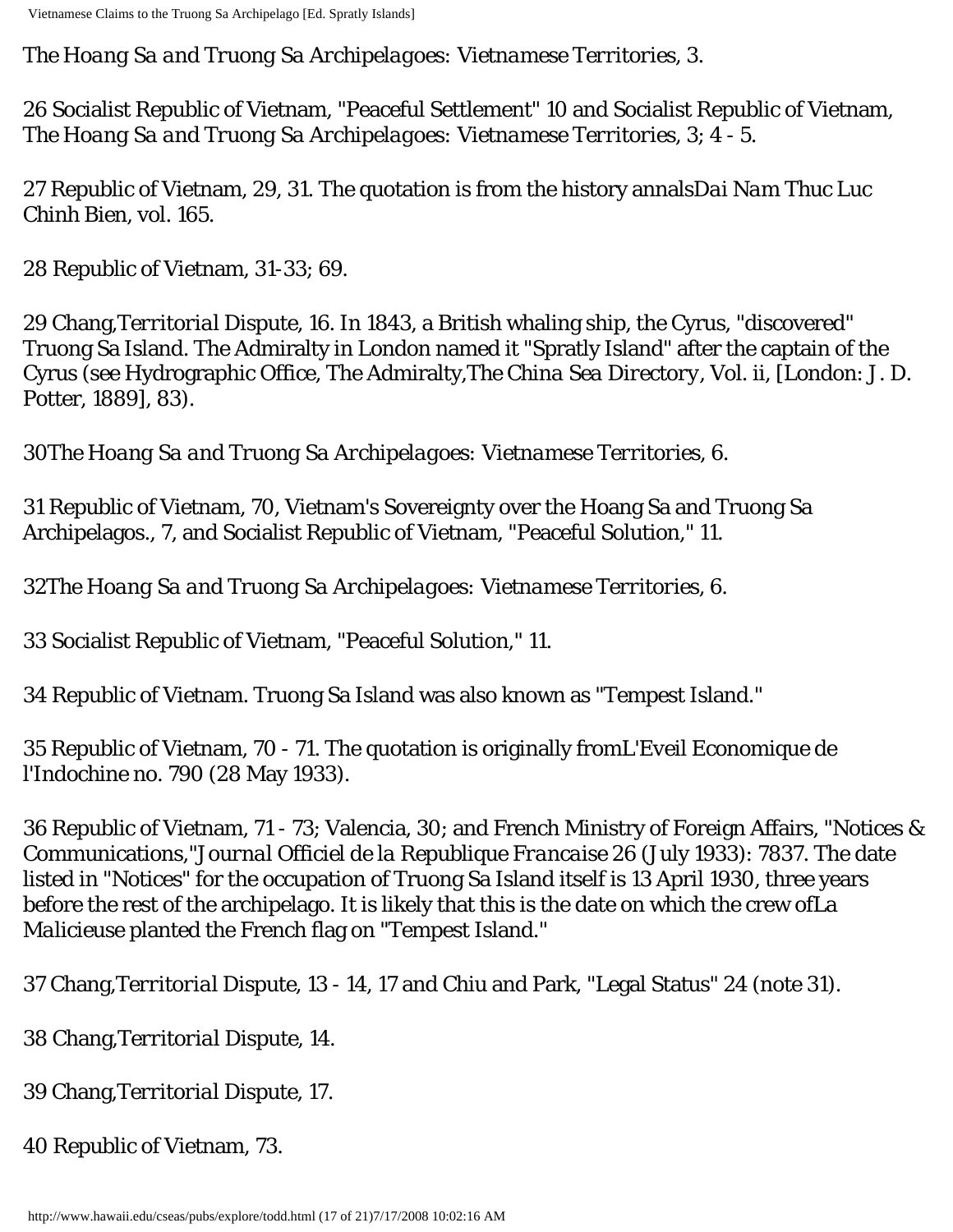41 Republic of Vietnam, 78 and*The Hoang Sa and Truong Sa Archipelagoes: Vietnamese Territories*, 7.

42 Republic of Vietnam, 78, 80.

43 Republic of Vietnam,, 74 and*The Hoang Sa and Truong Sa Archipelagoes: Vietnamese Territories*, 7.

44 Republic of Vietnam, 81.

45 Republic of Vietnam,73.

46 Republic of Vietnam, 76.

47 Chiu and Park, 8.

48 Valencia, 21.

49 Lim Teck Ghee and Mark J. Valencia [ed.],*Conflict over Natural Resources in South-East Asia and the Pacific* (Singapore: United Nations University Press, 1990), 105.

50 Chang,*Territorial Dispute*, 17.

51 Chang,*Territorial Dispute*, 17.

52 Chang,*Territorial Dispute*, 17 and Socialist Republic of Vietnam, "Peaceful Settlement," 11.

53 Chang,*Territorial Dispute*, 17-18. The ROC garrison remained on Dao Thai Bin. There are discrepancies as to the amount of time the ROC has occupied this island, but it apparently withdrew forces sometime after 1950 and did not return until it established a permanent garrison in 1956. The ROC detachment is currently estimated at 600 troops, making it the largest concentrated permanent military force in the archipelago.

54*The Hoang Sa and Truong Sa Archipelagoes: Vietnamese Territories*, 8.

55*The Hoang Sa and Truong Sa Archipelagoes: Vietnamese Territories*, 8. It is important to note, however, that both the PRC and the ROC were excluded from this conference.

56 Republic of Vietnam, 87.

57 Republic of Vietnam, 88.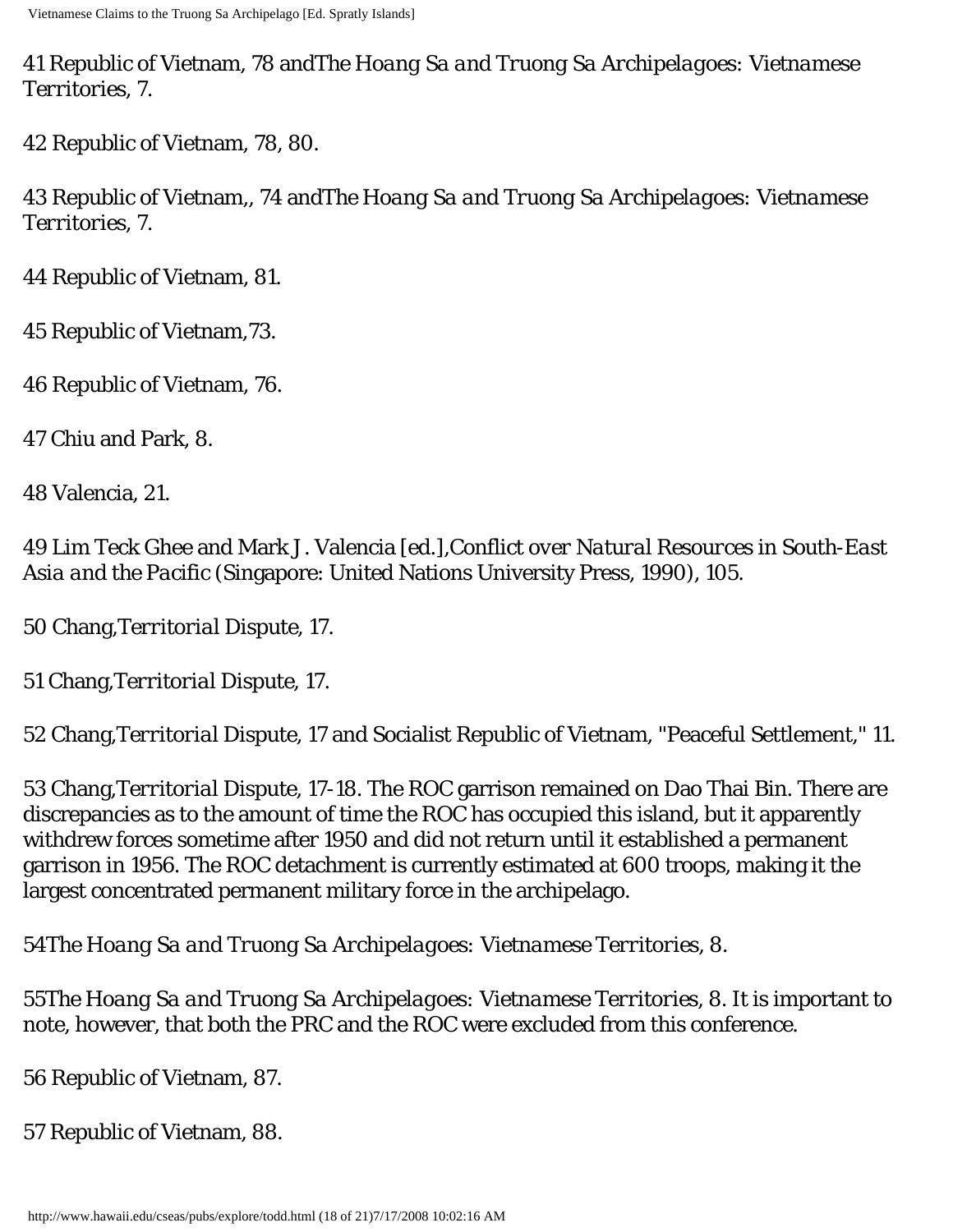58 Republic of Vietnam, 87.

59 Chiu and Park, 28 (note 103).

60 Chiu and Park, 9.

61 Valencia, 34.

62 Chiu and Park, 9; 15. However, the ROC established a permanent presence (see note 54).

63*The Hoang Sa and Truong Sa Archipelagoes: Vietnamese Territories*, 8.

64 Socialist Republic of Vietnam, "Peaceful Settlement," 12.

65 Valencia, 32 (note a). Xisha is the Chinese name for the Hoang Sa.

66 Valencia, 32 (note b) and Chang,*Territorial Disputes*, 21.

67*The Hoang Sa and Truong Sa Archipelagoes: Vietnamese Territories*, 8.

68 Republic of Vietnam, 91, 96.

69 Valencia, 34; 36.

70 Chang Pao-min, "A New Scramble for the South China Sea Islands"*Contemporary Southeast Asia*, Vol 12, no. 1 (June 1990): 23.

71 Valencia, 233.

72 Chang, "New Scramble," 24-5.

73 Chang, "New Scramble," 24-5.

74 Chang, "New Scramble," 26.

75 Chang, "New Scramble," 26 and Hood,*Dragons*, 130.

76 Chang "New Scramble," 27.

77 Chang "New Scramble," 35 - 36.

78 Chang "New Scramble," 35-36.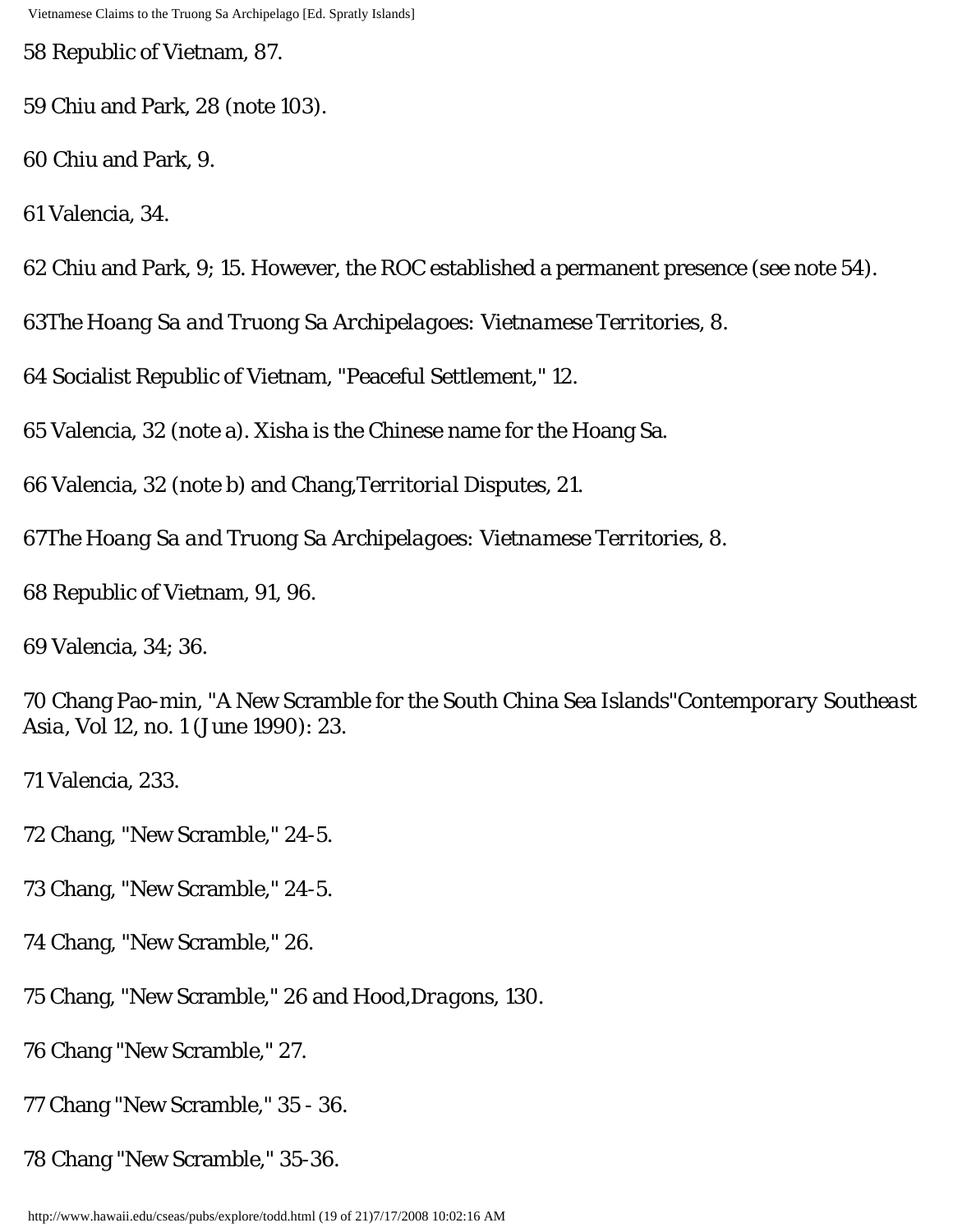79 Daljit Singh, "A Political Overview of Southeast Asia"*Southeast Asian Affairs* 1992: 9.

80 See generally Ramses Amer, "The Territorial Disputes between China and Vietnam and Regional Stability"*Contemporary Southeast Asia* 19, no. 1 (June 1997).

81 Socialist Republic of Vietnam, "Peaceful Settlement," 13.

82 Valencia, 33.

83 Chiu and Park, 17.

84*The Hoang Sa and Truong Sa Archipelagoes: Vietnamese Territories*, 9.

85 The legality of this annexation is questionable, however, since China also had claims to the Truong Sa by virtue of occupation by Chinese citizens. See Chiu and Park, 18.

86*The Hoang Sa and Truong Sa Archipelagoes: Vietnamese Territories*, 9.

87 Valencia, 8. The PRC occupies 8 - 9 features, the Philippines 8, Malaysia 3 - 6, and the ROC only 1. Brunei claims only 2 reefs, but has not occupied any feature in the archipelago.

88 Valencia, 31.

89 Valencia, 31 - 32, 48.

90 Valencia, 31.

91 Chang,*Territorial Dispute*, 22.

92 Hood,*Dragons*, 131 - 132.

93 Valencia, 9 - 11.

94 Ghee,*Natural Resources*, 101, 112.

95 Ghee, 116.

96 Hood,*Dragons*, 129; 175 (note 39) and Robert F. Ichord, Jr., "Southeast Asian Oil and United States Foreign Policy" (unpublished doctoral dissertation), University of Hawai'i (1975), 173.

97 Senior-Colonel Dinh Nho Hong, "Vietnam Armed Forces and Asia-Pacific